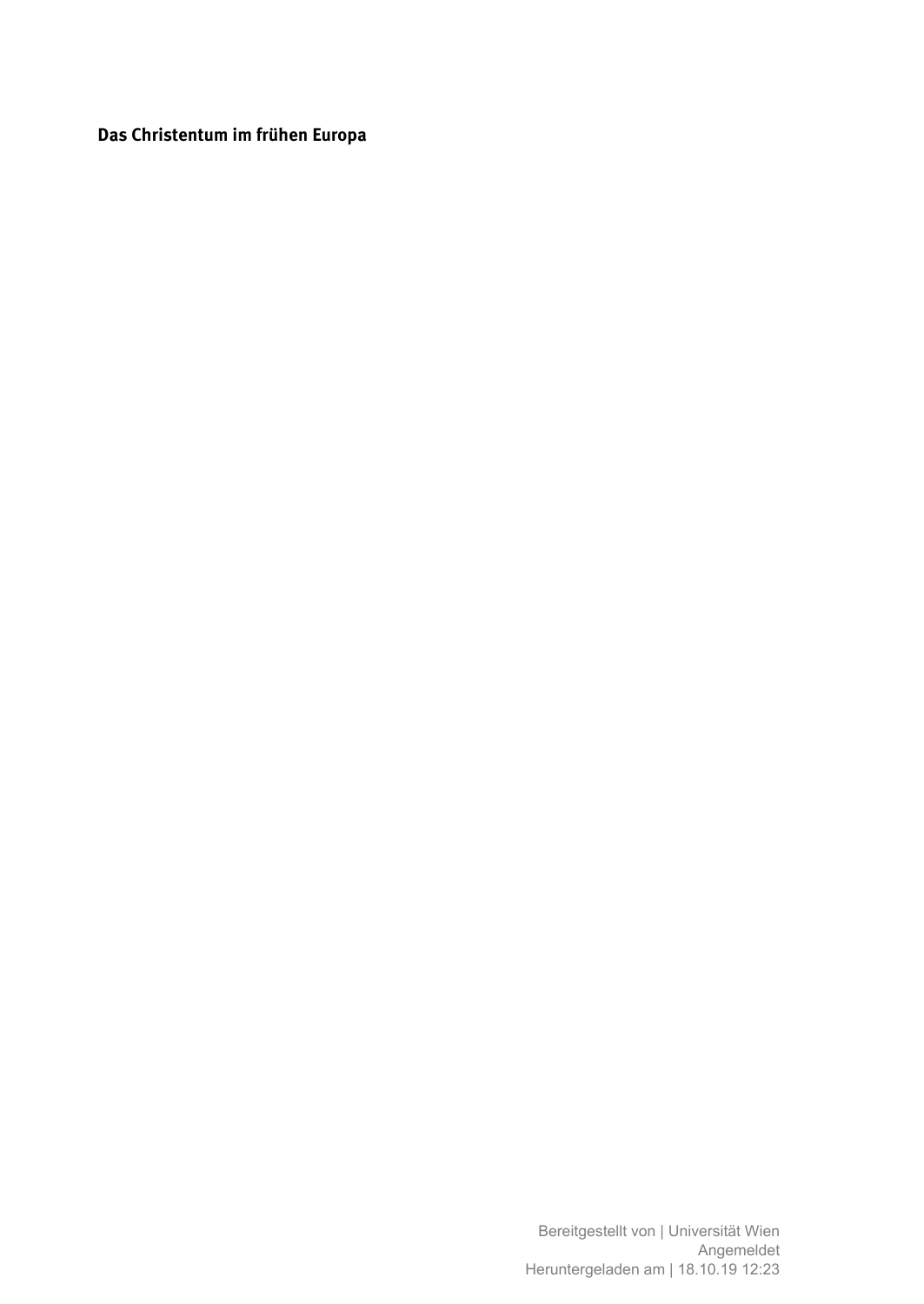# **Millennium-Studien**

**zu Kultur und Geschichte des ersten Jahrtausends n. Chr.**

# **Millennium Studies**

**in the culture and history of the first millennium C.E.**

Herausgegeben von / Edited by Wolfram Brandes, Alexander Demandt, Helmut Krasser, Peter von Möllendorff, Dennis Pausch, Rene Pfeilschifter, Karla Pollmann

# **Band 75**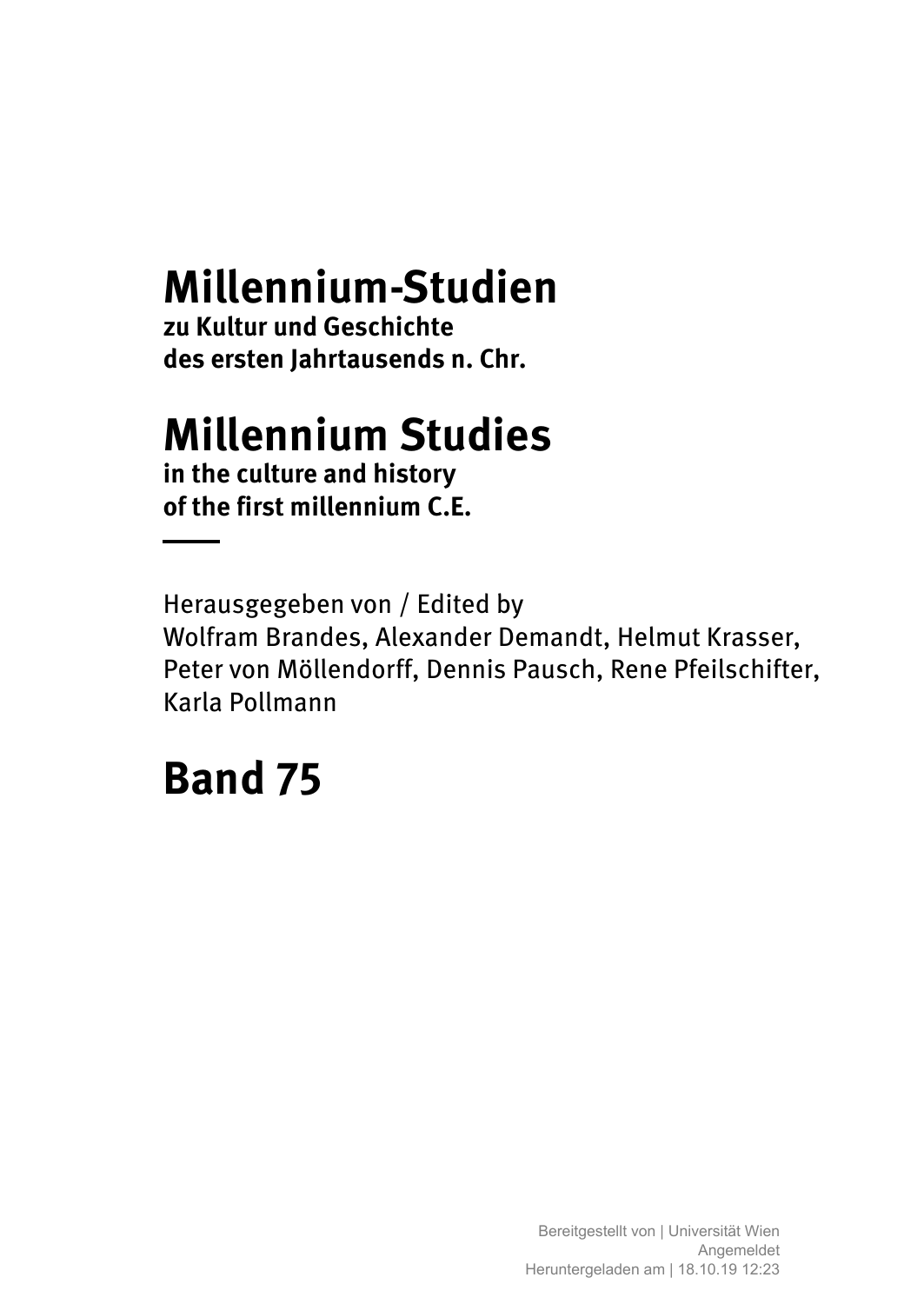# **Das Christentum im frühen Europa**

Diskurse – Tendenzen – Entscheidungen

Herausgegeben von Uta Heil

**DE GRUYTER**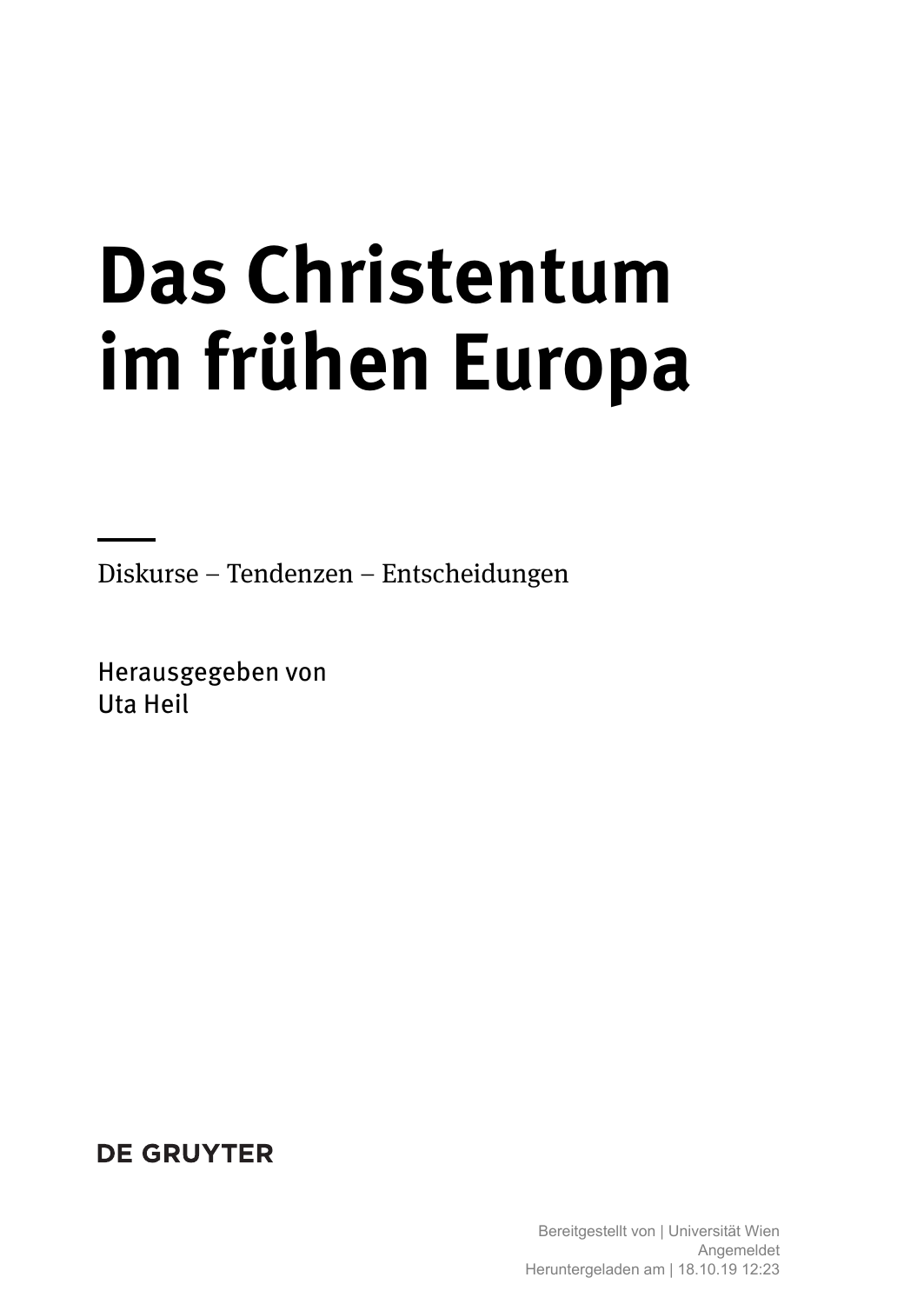ISBN 978-3-11-064272-8 e-ISBN (PDF) 978-3-11-064350-3 e-ISBN (EPUB) 978-3-11-064276-6 ISSN 1862-1139

**Library of Congress Control Number: 2019931219**

#### **Bibliografische Information der Deutschen Nationalbibliothek**

Die Deutsche Nationalbibliothek verzeichnet diese Publikation in der Deutschen Nationalbibliografie; detaillierte bibliografische Daten sind im Internet über http://dnb.dnb.de abrufbar.

© 2019 Walter de Gruyter GmbH, Berlin/Boston Druck und Bindung: CPI books GmbH, Leck

www.degruyter.com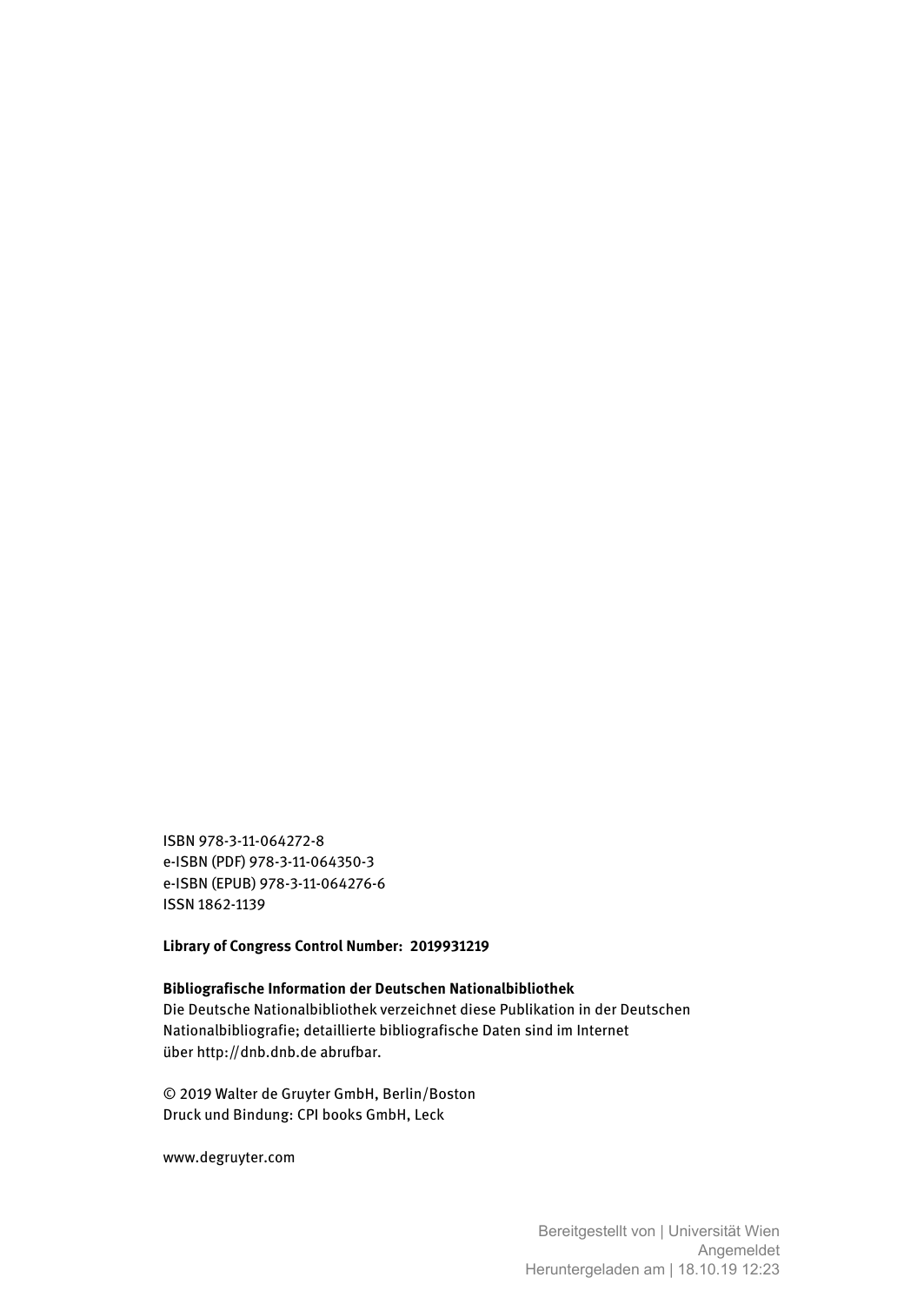#### Els Rose

# Plebs sancta ideo meminere debet. The Role of the People in the Early Medieval Liturgy of Mass

The early Middle Ages are seen by many liturgical scholars as the era in which, at least in the Latin West, the celebration of the Eucharist increasingly became a matter of the ordained clergy and thus gradually moved away from the body of the faithful. Gregory Dix is one of the representatives of this tendency, which he claims to be present already in the fourth century and which he characterises as "the clericalisation of the Eucharist":

[...] that steady tendency which begins in the fourth century to take the eucharistic action away from the Church as a whole and to concentrate it exclusively in the hands of the ministers, so that it becomes in fact something done by the clergy for the laity, instead of the action of the Body of Christ.<sup>1</sup>

Similarly, Arnold Angenendt states that in the early Middle Ages the corporate character of the Eucharist was "verdunkelt" and the faithful laity lost its agency in the Eucharistic celebration:

Dieser kirchlich-öffentliche Bezug wurde im Frühmittelalter verdunkelt. Denn jetzt galt der Priester als der eigentlich Feiernde und Opfernde, ja als der "Mittler" zwischen Gott und den Menschen, so daß sich die Gemeinde ihm nur noch anschließen konnte und nicht mehr eigentliches Subjekt der Feier war.²

However, not all scholars side with such a view. As early as 1977, Rosamond McKitterick reacted against this presentation of the role of the faithful during the liturgical celebrations in the early medieval Church. Even though she confirms the increasing importance of the mediating function of the ministers between God and humanity in the Carolingian approach to the clergy, $3$  as is stressed by Angenendt in the passage cited above, she emphatically draws attention to the importance of Mass as a corporate celebration, and its relevance as a marker of unity of the whole Christian body. She does so with reference to an anonymous Mass commentary which will be part of our discussion later on.<sup>4</sup> McKitterick's response is concerned in particular with Dix's assumption of a dramatic decrease of the "active comprehension and participation of

Dix (1937) 132. I am grateful to Yitzhak Hen for his helpful comments on an earlier draft of this article, and to Nina Crowther for correcting the English.

Angenendt (1990) 333.

<sup>3</sup> McKitterick (1977) 116-117 and 142.

McKitterick (1997) 117–118.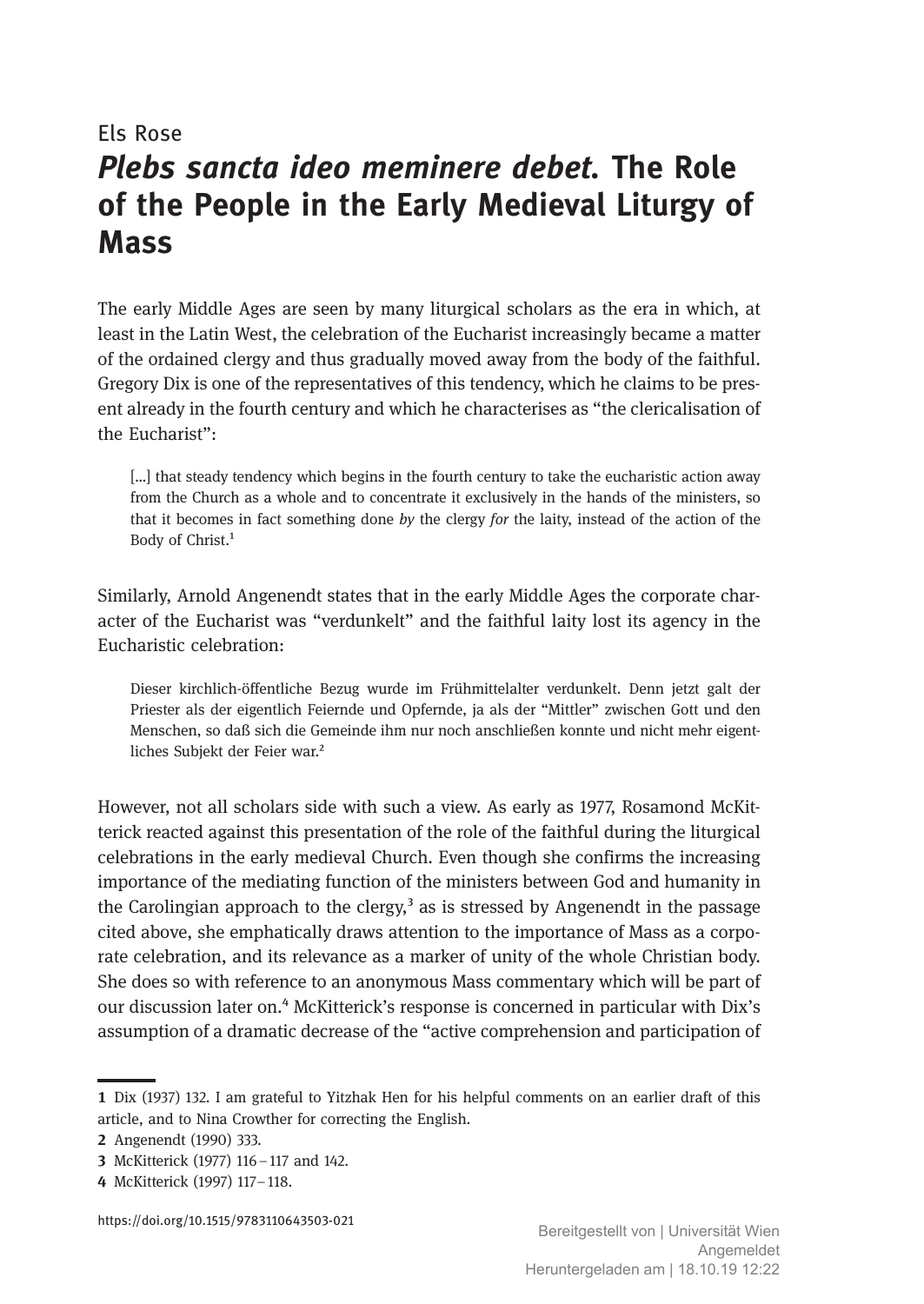the laity", making the latter into "spectators".<sup>5</sup> In an elaborate exposé McKitterick discusses the details of the people's contribution to Mass. She argues that "in a sense the comprehension and participation of the laity was increased, if we see the laity as an audience participating in the liturgy as they would in a play".<sup>6</sup> To involve the laity actively in the celebration of the liturgy and to increase their understanding of the rituals was, according to McKitterick, the task and responsibility of the local parish priests, who were encouraged to explain the nature and significance of rituals and celebrations to their flock.<sup>7</sup> Moreover, the dramatic character of the ritual performances itself – of Mass in the first place but also of other rituals such as penitential processions and the alternating of chants and colours in the liturgical tides of penance and joy – was helpful in drawing the faithful present at Mass to the mysteries of faith and their celebration.<sup>8</sup> Finally, McKitterick stresses the active participation of the people in Mass in both words and deeds, underlining the people's contribution in the very concrete form of the oblations of bread (and wine).<sup>9</sup>

Other authors underline the importance of the laity and their contribution to specific elements of the liturgical performance. Yitzhak Hen gives a brief overview of the responses that were the people's role during Mass, which in his description "required the full attention, cooperation and participation of the congregation", and suggests that this manner of active participation was promoted in sixth-century Gaul also to keep the laity from attending Mass for reasons of social encounter or even business exchange.<sup>10</sup> Edward Foley shows the role of the laity in performing some of the sung elements of Mass, such as the Sanctus (to which we will return below) and the proper texts sung by the people. Foley argues against the idea that the music in medieval liturgical practice became more and more a matter for specialists rather than the common faithful.<sup>11</sup> More recently, Carol Symes addressed the issue, stressing on the one hand the importance of the laity and their contribution to the liturgical performance, and acknowledging at the same time that the liturgical sources seem to hide this element because "the makers of those texts were trying to promote the interests and authority of a small class of professionalized clergy".<sup>12</sup>

In the present contribution I should like to investigate the role of the laity and its relevance for the performance of liturgical rituals in early medieval Gaul between the sixth and the ninth centuries in three types of sources: 1. Sermons and other admon-

McKitterick (1997) 138.

McKitterick (1997) 138. The idea of Mass as a drama or play is discussed in more detail by Yitzhak Hen, who makes a helpful distinction between a "drama", including a plot and a passive audience, and a "dramatic performance", such as Mass, in which the "audience" is actively involved. Hen (1995) 76–77; Hen (2016b) 194–198. See also the work done by Bailey (2016).

<sup>7</sup> McKitterick (1977) 139-140.

McKitterick (1977) 140–141.

McKitterick (1977) 144; see also Rose (2017) 71–74.

<sup>10</sup> Hen (1995) 74 – 75 (quotation on p. 75) and see, on Mass as a "social event", ibid. 71 – 74.

<sup>11</sup> Foley (1997).

<sup>12</sup> Symes (2016) 263.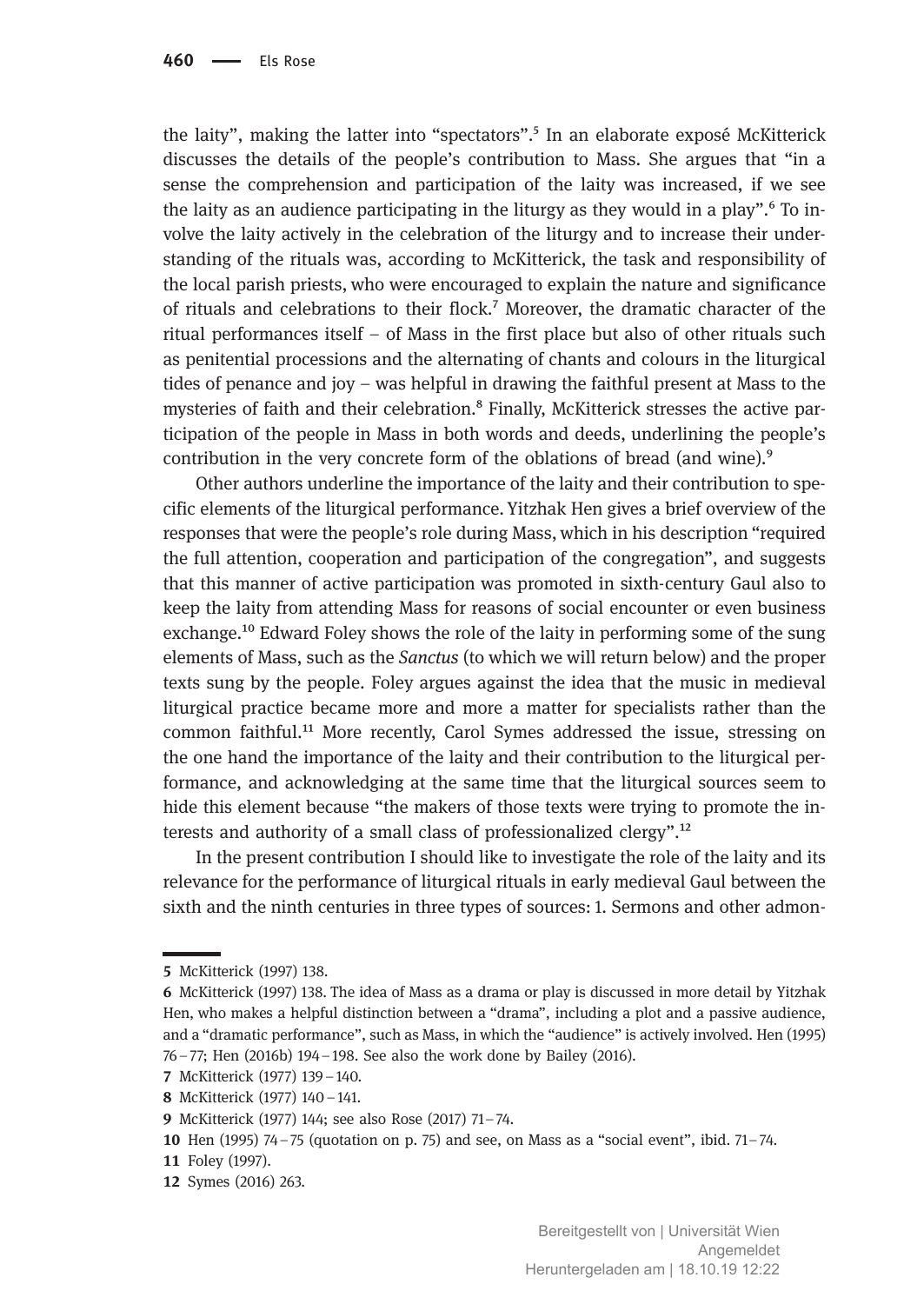itory texts, 2. Liturgical text books transmitting the texts to be recited during Mass, and 3. Mass commentaries.We shall see, then, that although these texts were all written by clerics and (in most cases) for a clerical audience, they surprisingly often spotlight the people's contribution to Mass, thus underlining its indispensability with more emphasis than has been acknowledged so far.

# 1 The Sixth Century: Sermons and Royal Admonitions

The first category of sources to be discussed in this section will be episcopal and royal admonitions in the form of sermons and royal decrees respectively.

One of the most direct discussions addressing the presence of the faithful during the liturgical celebrations and their contribution to Mass is found in the collection of sermons by Caesarius of Arles, bishop of this metropole between 503 and 542.<sup>13</sup> Gregory Dix includes Caesarius' sermons in his argument that "the countries of the Gallican rite" were the centre and incentive of the observed tendency of clericalisation.<sup>14</sup> The fact that Caesarius reproaches the laity for their passivity and urges them repeatedly to participate in Communion is seen by Dix just as clear evidence of a "change from a 'collective' to a 'clerical' sacrifice",  $^{15}$  a change that he sees confirmed in the sixth-century and later councils of Gaul that repeatedly emphasise the importance of the laity receiving Communion.<sup>16</sup> It is inevitable that scholars differ in their interpretation or, more precisely, their weighing of emphasis in sources like Caesarius' sermons and the Church councils of sixth-century Gaul. Yet to my mind, the reproaches expressed by Caesarius and the warnings in the Church councils that those shying away from Communion will lose their catholic identity<sup>17</sup> do not precisely speak of a tendency of clericalisation, if we interpret this term as a process in which the clergy is the agent. If anything, they seem to indicate a lack of fervour among the laity, to which the clergy responds with their repeated summons to change this attitude for a more active involvement. This would imply that from the side of the clergy at least the opposite of a decreasing participation of the laity is strived for.

How did Caesarius and his contemporaries try to increase the people's involvement and active participation in Mass?<sup>18</sup> One of the most informative and detailed

<sup>13</sup> For a list of manuscripts of the "Collection A" (Morin [1953] XLV–LI), see Bayerische Staatsbibliothek (2017).

<sup>14</sup> Dix (1937) 133.

<sup>15</sup> Dix (1937) 132.

<sup>16</sup> Dix (1937) 133.

<sup>17</sup> Dix (1937) 133.

<sup>18</sup> See also Klingshirn (1994) 154–159 on the desired behaviour and participation of the people during Mass.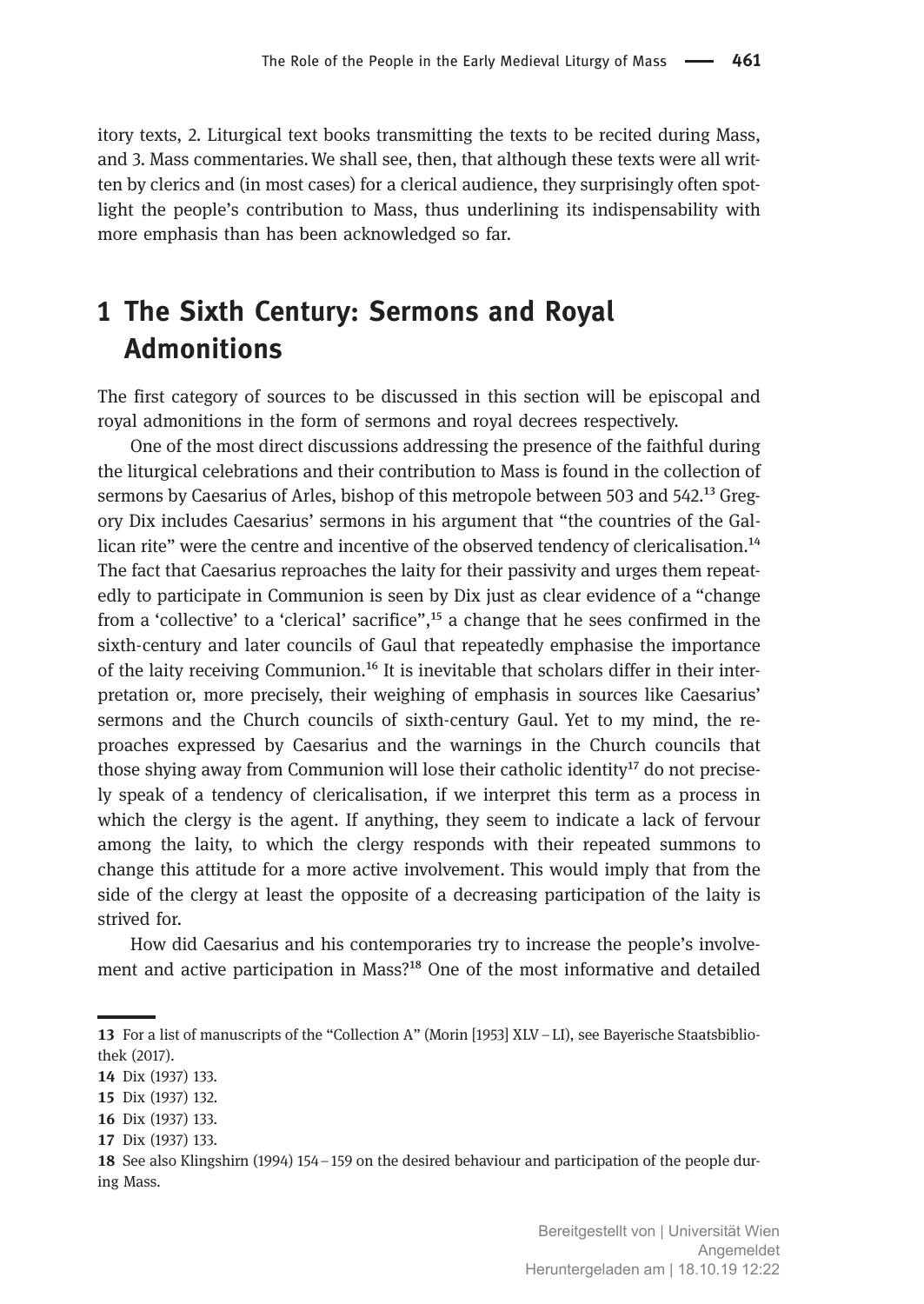sources dealing with this issue is Caesarius' sermon entitled "Admonition in order to exhort the entire people to stay in church until the holy mysteries have been celebrated".<sup>19</sup> As in a number of other sermons, Caesarius stresses here the importance of the presence of the lay people in church. His general pastoral concern is the people's (spiritual) welfare, which is in his theological view furthered by their presence during Mass. With reference to the parable of the wedding banquet (Matt  $22,1-14$ ), Caesarius confronts his parishioners, unwilling to come to Mass or to stay in church until the whole Mass is completed, with the indignity (indignos convivio suo ipse dominus  $dixit)^{20}$  of the invited guests who declined the invitation. Caesarius calls upon his flock to attend church and to stay there for the duration of the celebration: "Do not despise the banquet of your Lord, lest he will despise you in the blessedness of his kingdom". $^{21}$  Next to this, Caesarius expresses another concern, namely that the performance of Mass cannot be effectuated without the people's presence, because of their indispensable contribution to specific elements of that same performance. Reading the Bible can be practiced at home, thus Caesarius – an explicit attestation of private and lay biblical reading in this period – but the consecration of Christ's body and blood only takes place in the house of God:

For the readings from the Prophets or the Epistles or even from the Gospels you can read yourselves in your own houses, or you can listen to others reading them to you. Yet the consecration of the body and blood of Christ you cannot hear or see anywhere else but in the house of God.²²

The voice of the people cannot be missed in the performance of Mass, because a number of components are theirs to perform:

When the greater part of the people, or even worse, almost all leave the church after the completion of the readings, to whom will the priest say: "Lift up your hearts"? Or how can they respond that they have lifted them up when they descend to the street with body and soul? Or how shall they proclaim with fear and joy alike: "Holy, holy, holy, blessed is He who comes in the name of the Lord"? And when the Lord's Prayer is said, who will shout humbly and truthfully: "Forgive us our debts, as we have also forgiven our debtors"?<sup>23</sup>

Caesarius of Arles, Sermo 73 (306 Morin): Admonitio per quam suadetur ut omnis populus donec divina mysteria celebrantur in ecclesia fideliter expectent. That the sermon was read in the Middle Ages under this heading is shown by the ninth-century (third or fourth quarter) Italian manuscript Munich, Bayerische Staatsbibliothek, Clm 6344, where the title is listed in the capitula (fol. 74r). The beginning of the sermon itself has got lost due to a lacuna at the transition from the third to the fourth quire (fol. 88v–88r).

Caesarius of Arles, Sermo 74,2 (310–311 Morin).

<sup>21</sup> Caesarius of Arles, Sermo 74,2 (310 M.): [...] nolite despicere convivium domini vestri, ut vos ille non despiciat in beatitudine regni sui.

<sup>22</sup> Caesarius of Arles, Sermo 73,2 (307 M.): Nam lectiones sive propheticas, sive apostolicas, sive evangelicas etiam in domibus vestris aut ipsi legere, aut alios legentes audire potestis: consecrationem vero corporis et sanguinis Christi non alibi nisi in domo dei audire vel videre poteritis.

<sup>23</sup> Caesarius of Arles, Sermo 73,2 (307 M.): Cum enim maxima pars populi, immo quod peius est, paene omnes recitatis lectionibus exeunt de ecclesia, cui dicturus est sacerdos: Sursum corda? Aut quo-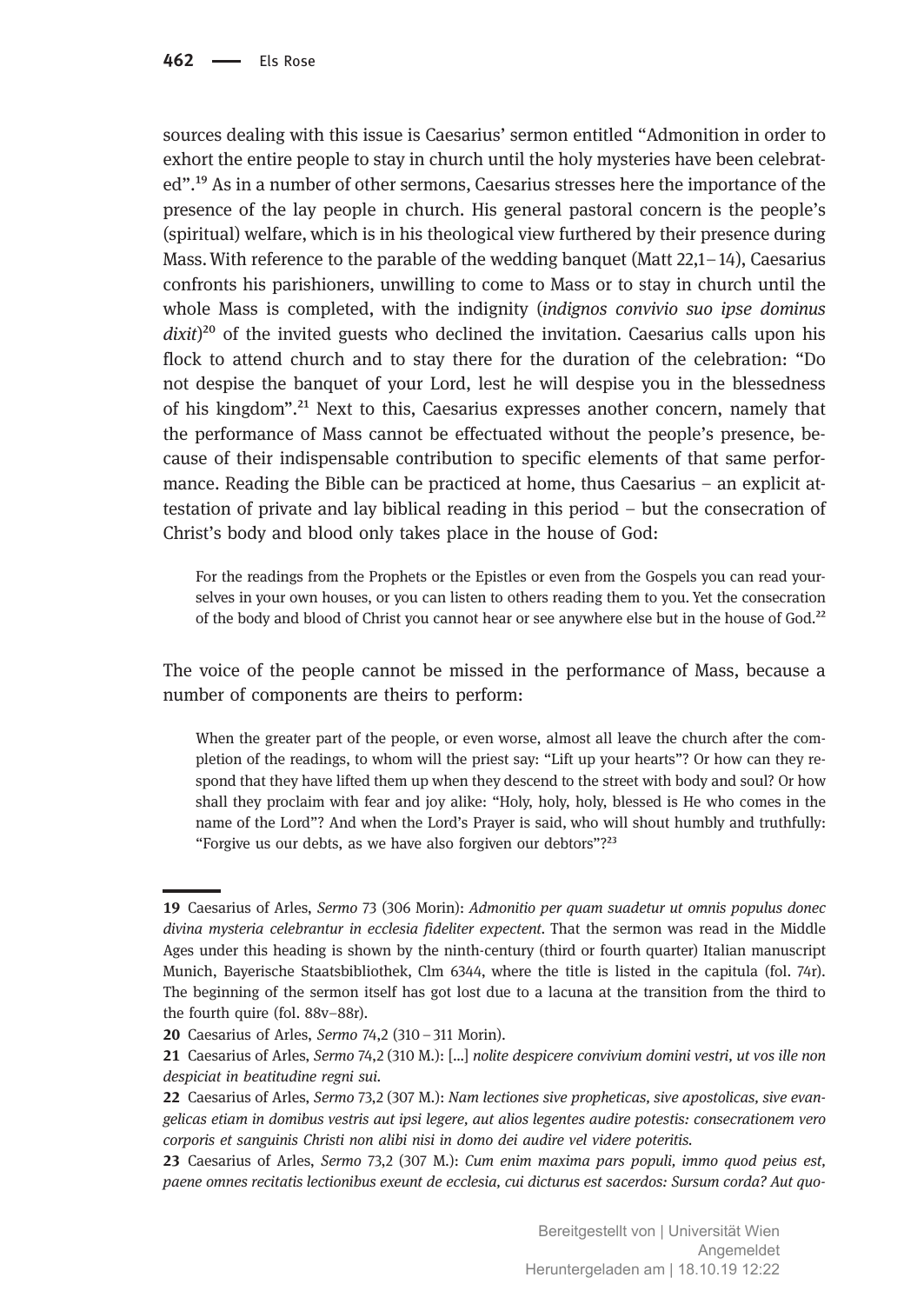The presence of the people at the celebration of Mass is not only the bishop's concern; its importance is also expressed by secular rulers. A capitulary issued during the rule of the Merovingian king Guntram in 585 stresses the importance of the people's presence in church when Mass is celebrated on Sundays and feast days:

Therefore, we ordain with the strength of this decree and of the general law, that on all Sundays, in which we venerate the mystery of the holy resurrection, and during all other solemnities, when according to custom the fellowship of the entire Christian people is gathered together with assiduity to the venerable chapels of the churches, except for what is necessary to prepare the daily food, all bodily labour is to be suspended  $[\dots]$ .<sup>24</sup>

Again, it is difficult to weigh the degree to which prescriptive or exhortative texts such as capitularies and sermons reflect reality, or just depict an ideal situation. However, the division of roles that might be just wishful thinking in the utterings of Caesarius and Guntram is depicted as common practice in other sources. First, Gregory of Tours concurs with Caesarius when he confirms the people's role in the singing of specific parts of Mass in a number of miracle stories around St Martin's tomb in Tours, such as the *Sanctus* in the story on the healing of Palatina (De virtutibus Martini 2,14):

And when the prayer of sacrifice came to its end and all the people (omnis populus) proclaimed the Sanctus in praise of God, her stiffened nerves suddenly loosened, and she stood on her feet, while all the people watched her, and thus, with God's help, she proceeded towards the holy altar in order to receive Communion on her own strength, while no one was supporting her.<sup>25</sup>

In the story narrating the healing of a lame woman (De virtutibus Martini 2,30), the Lord's Prayer is presented as a text recited by all:

modo sursum se habere corda respondere possunt, quando deorsum in plateis et corpore simul et corde descendunt? Vel qualiter cum tremore simul et gaudio clamabunt: Sanctus, sanctus, sanctus; benedictus qui venit in nomine Domini? Aut quando oratio dominica dicitur, quis est qui humiliter et veraciter clamet: Dimitte nobis debita nostra, sicut et nos dimittimus debitoribus nostris?

Guntchramni regis edictum (585) (11,32–36 Boretius): Idcirco huius decreti ac definitionis generalis vigore decernimus, ut in omnibus diebus dominicis, in quibus sanctae resurrectionis mysterium veneramur, vel in quibuscunque reliquis solemnitatibus, quando ex more ad veneranda templorum oracula universae plebis coniunctio devotionis congregatur studio, praeter quod ad victum praeparari convenit, ab omni corporali opere suspendatur.

<sup>25</sup> Gregory of Tours, De virtutibus sancti Martini 2,14 (163,31-34 Krusch): At ubi, expeditam contestationem, omnis populus Sanctus in laudem Domini proclamavit, statim dissoluti sunt nervi, qui legati erant, et stetit super pedes suos, cuncto populo spectante, et sic, propitiante Domino, usque ad altare sanctum ad communicandum propriis gressibus, nullo sustentante, pervenit. The Sanctus is singled out by Edward Foley as one of the chants of Mass that were sung by the faithful laity: Foley (1997) 207– 209; see also Rose (2017) 69–71.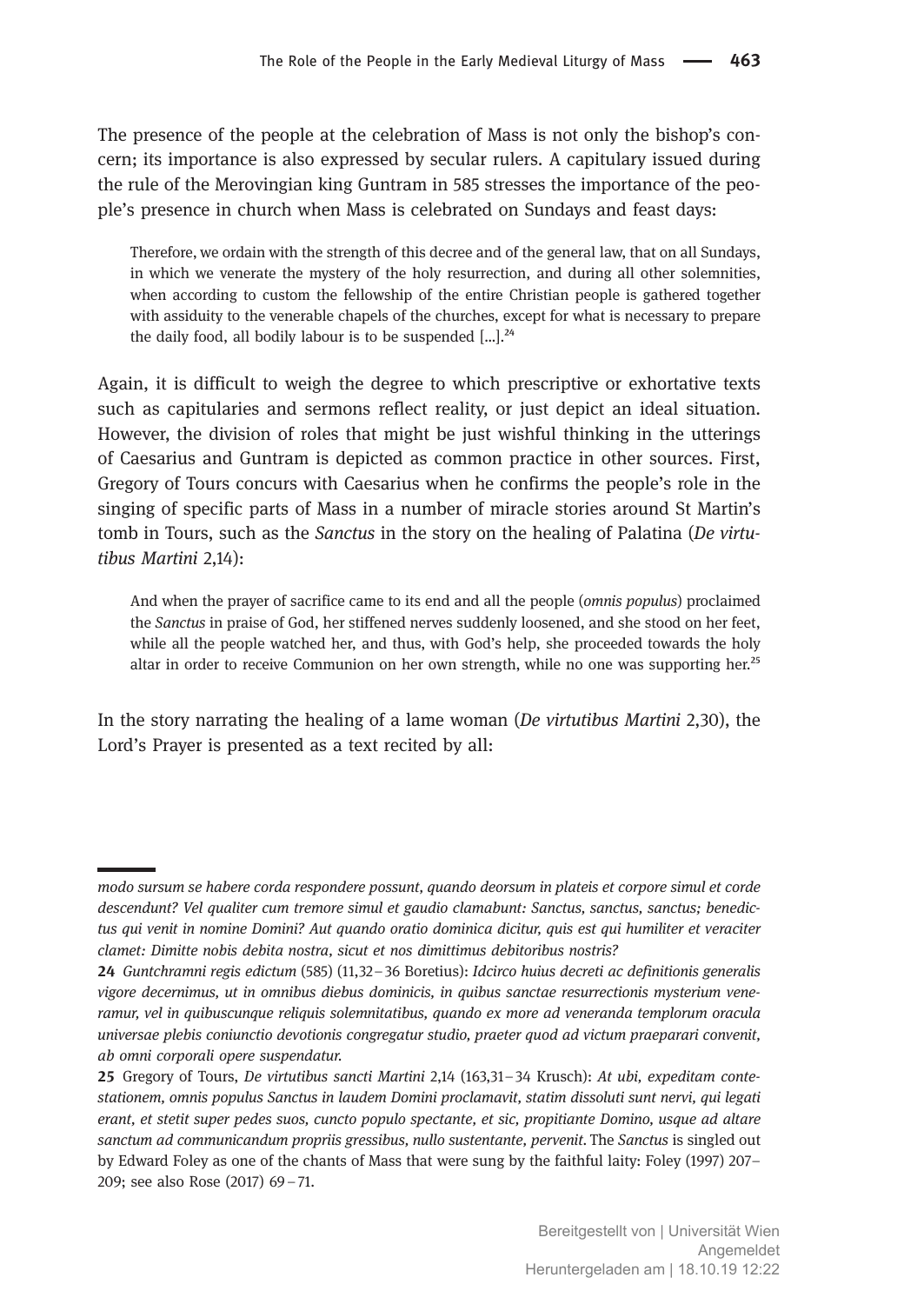For on a certain Sunday, when Mass was celebrated, she stood in the holy basilica together with the other faithful. Then it happened, when the Lord's Prayer was said, that her mouth as well was opened and she chanted the holy prayer together with the others.<sup>26</sup>

The question we now turn to is the extent to which and the manner in which liturgical sources stricto sensu reflect this performative practice.

## 2 The Seventh Century: Evidence from a Celebrant's Book for Mass

Even if the liturgical tradition of early medieval (i.e. pre-Carolingian) Gaul is not the poorest in sources transmitting the material to actually celebrate rites, $^{27}$  the sources of prayers and rituals that have come down to us are not always sufficient to form a complete picture of a certain celebration in a specific place at a given moment. Books were tailor made for a specific place or person, $^{28}$  rather than produced in series such as to further or support uniformity.<sup>29</sup> Moreover, each single book often concentrates on one type of liturgical information. Thus, texts to be sung or recited are found in one book, while rubrics and explanations indicating the gestures and division of roles are often found elsewhere. The chance to find a set of sources providing both texts and rubrics relating to one place and moment in time is rather small. It is possible nevertheless to find indications on the performance of texts in books of prayers corresponding to the practices described in the adhortative and narrative sources discussed in the previous section. Of this I will present here one example: the Gothic Missal, a late seventh-century book with prayers for Mass to be recited by the celebrant (priest or bishop) and made presumably for the cathedral of Autun.<sup>30</sup> The information we look for, namely the division of roles between ordained ministry and faithful laity during the celebration of Mass, is not found in the form of verbatim rubrics in this source, but in the palaeographical marking of certain words and phrases, either by using a different colour or a different font. While the bulk of texts collected in this sacramentary were recited by the celebrant, the exceptions to

Gregory of Tours, De virtutibus sancti Martini 2,30 (170,9–12 K.): Nam quodam die dominico, dum missarum solemnia celebrarentur, haec in sancta basilica cum reliquo populo stabat. Factum est autem, cum dominica oratio diceretur, et haec aperto ore sanctam orationem coepit cum reliquis decantare. See also Rose (2017) 70.

<sup>27</sup> As compared to Rome; see Bernard  $(2008)$  13 – 20; for a survey of sources of early medieval Gaul, see Vogel (1986) 108.

<sup>28</sup> See, e.g., the case of the Bobbio Missal, probably made for or even by the priest that was going to use it in a local parish situation; see Hen/Meens (2004).

<sup>29</sup> On the diversity of liturgical practice in Merovingian Gaul, see most recently Hen (2016a).

<sup>30</sup> Codex Vaticanus, Biblioteca Apostolica Vaticana, reg. lat. 317. The most recent edition is found in Missale Gothicum (Rose). The English translation of the Latin text is provided by Rose (2017).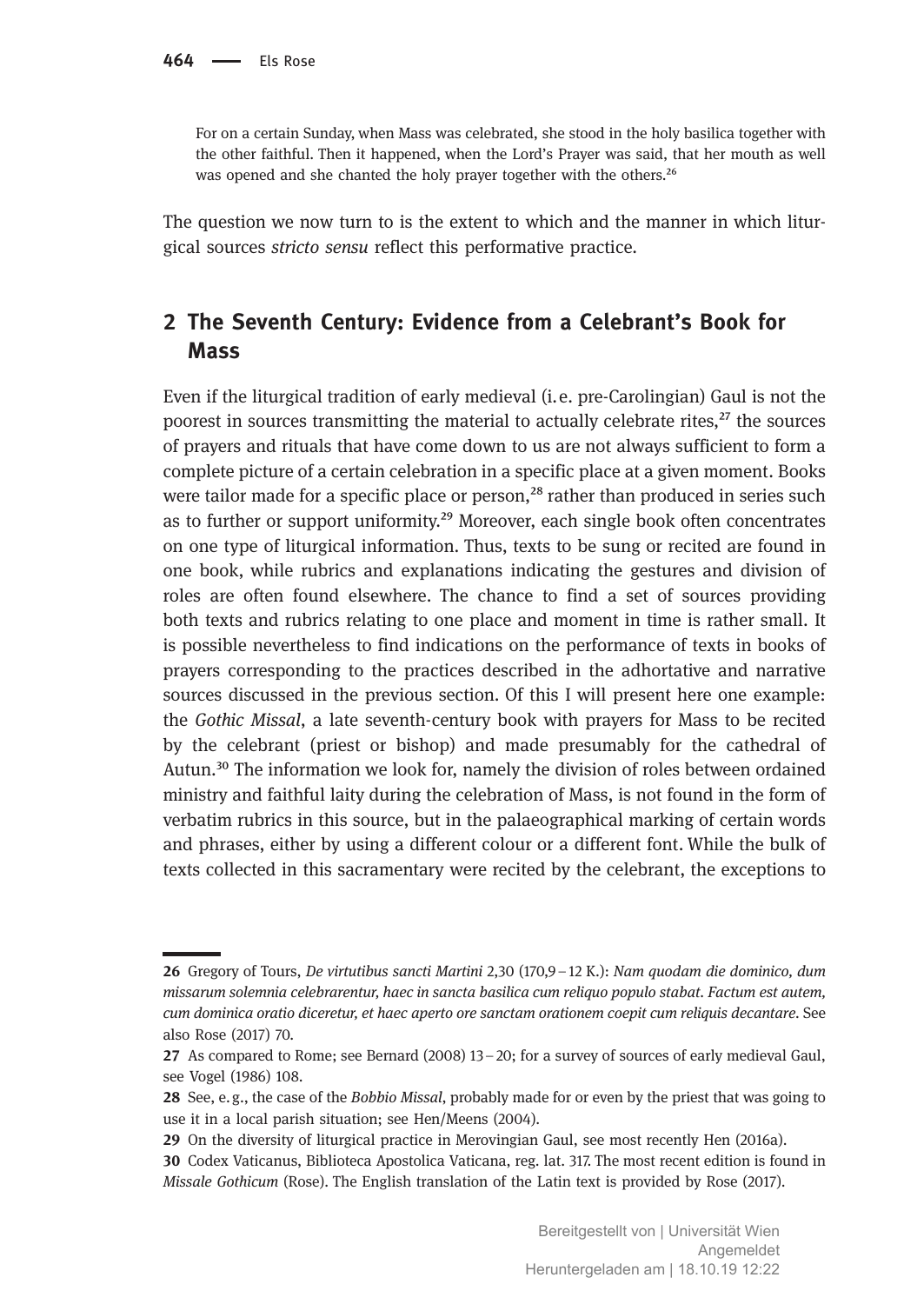this rule were displayed in deviant colours and scripts, thus giving information on the performative practice that forms the living context of this book.

The Gothic Missal is transmitted in a single manuscript, now kept in the Vatican Library. The book is written in the uncial that was already archaic when the book was produced, which marks the sacred character of the text.<sup>31</sup> Due to the age of the manuscript and the alternation of scribes who worked on it, the colour of ink is not stable throughout. $32$  It is possible nonetheless to discern where the rubricator took over and used a different colour to mark a word or phrase as different in its performative nature from its environment. Another method to mark these distinctions is the use of a different majuscule, while both methods were also used simultaneously. This is the case in many instances where the Sanctus is singled out, e. g. on fol. 21r, and in the frequent setting apart of the words Pater noster to introduce the Lord's Prayer, e. g. on fol. 23r. A third example of the same procedure is given by the recurrent Amen to conclude the Blessing of the People before Communion, e.g. on fol.  $23r$ <sup>33</sup> The palaeographical marking of this repeated Amen throughout the book indicates that the word, like the entire *Sanctus* and *Pater noster*, was to be recited not by the celebrant, for whom a book like the Gothic Missal was principally made, but by the lay congregation. With regard to the response Amen, we can say that its performance by the laity is an old practice. We find it already in a treatise dating to the fourth century and attributed to the anonymous, probably Roman author referred to as Ambrosiaster (who owes this pseudonym to the resemblance of his views to Ambrose's):

An illiterate, listening to what he does not understand, does not know when the prayer ends and does not answer with Amen, i.e. "It is true", so that the blessing be confirmed. The confirmation of the prayer is fulfilled by those who answer with Amen, so that everything that is said is confirmed with a true testimony in the hearts and minds of those who listen.<sup>34</sup>

The fourth-century conviction that the people confirm with Amen the prayer that the priest expresses remained strong until well into the seventh century – despite the dramatic change in social-cultural circumstances, of which the transition from Greek to Latin as the sacred language of the Western Church is only a small exam $ple^{35}$  – and beyond, as we will see in the following section.

<sup>31</sup> On the palaeographical characteristics of the manuscript, see Mohlberg (1929).

<sup>32</sup> On the various hands that worked on the Gothic Missal, see Rose (2005)  $13-15$ .

<sup>33</sup> For a description of the prayers occurring in the Mass ordo of early medieval Gaul and the Gothic Missal in particular, see Rose (2017) 44–65.

<sup>34</sup> Ambrosiaster, Commentarius in epistulam Pauli ad Corinthios prima 14,16 (153,22-154,2 Vogels): Inperitus enim audiens quod non intelligit, nescit finem orationis, et non respondet: amen, id est verum; ut confirmetur benedictio. Per hos enim impletur confirmatio precis, qui respondent amen, ut omnia dicta veri testimonio in audientium mentibus confirmentur.

On this transition, see Mohrmann (1965) 72–74; Klauser (1946); Rose (2015).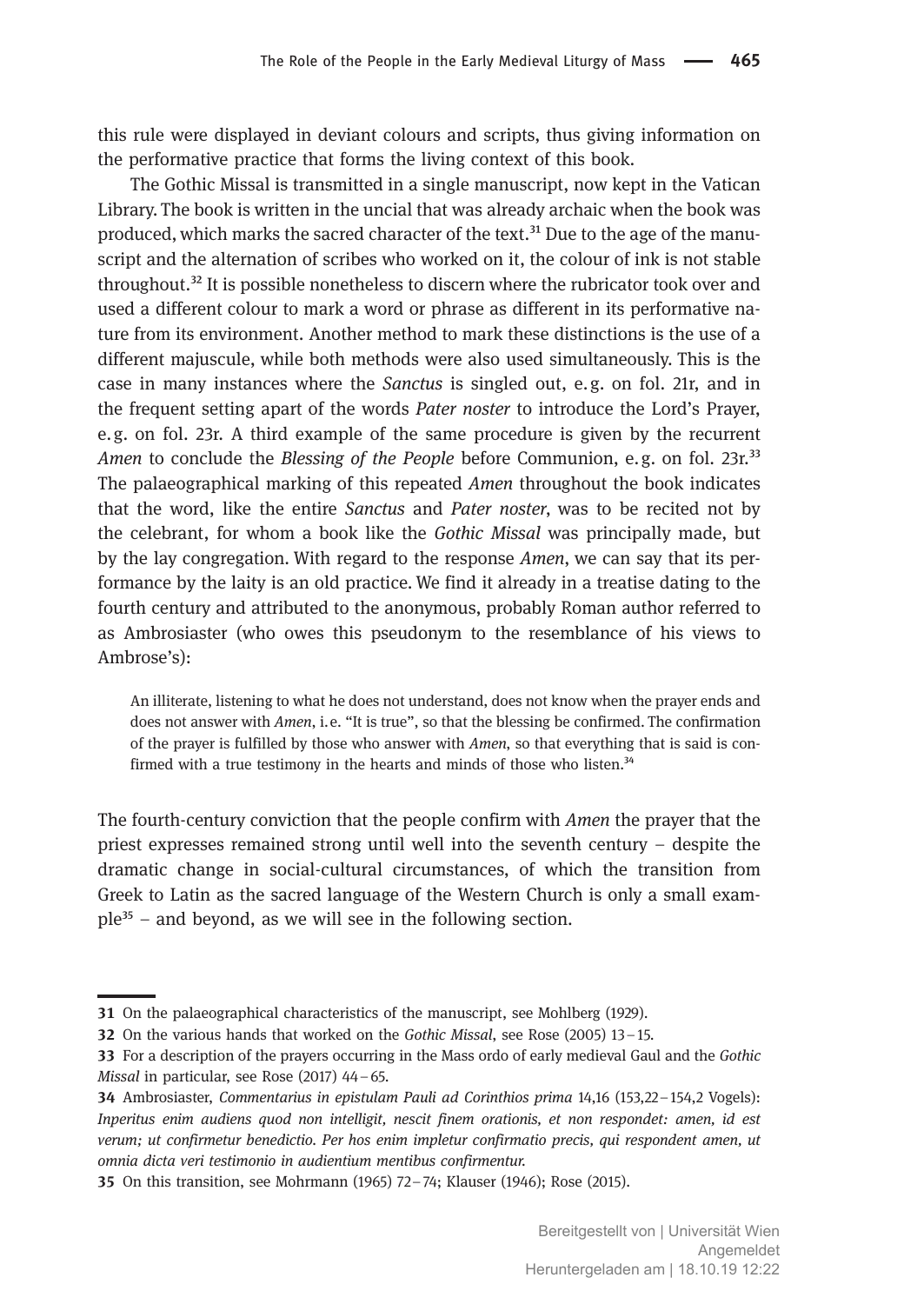# 3 The Eighth Century and Beyond: Mass Commentaries

As the third and final type of sources to be included in the present discussion I will turn now to early medieval Mass commentaries.<sup>36</sup> The "genre" of the *expositio Missae* became very popular in the twelfth and thirteenth centuries, when it almost always took the form of an allegorical explanation of Mass in imitation of Amalarius of Metz' early example. It has become well known through the work of people like Hugh of St Victor († 1141) and William Durandus of Mende (1230 –1296). Explanations of the texts and rituals of Mass are found in earlier forms already in the earliest centuries of Christianity, when they were addressed primarily to the (adult) baptismal candidates. The Mass commentaries that relate to the period central to the present article are almost all found in manuscripts that contain material directed towards a clerical audience, and aiming at their instruction. In what follows, I will discuss the role of the people in the celebration of Mass as it is brought forward in three Mass commentaries of the seventh, eighth and ninth centuries. As we will see, the active participation of the people during Mass and their contribution is a central notion in these explanations of the liturgical celebration. The three texts I selected are, in chronological order:

- 1. The treatise known as *De ecclesiasticis officiis*, dated to the later seventh century and authored by Isidore of Seville;
- 2. The anonymous treatise in the form of two letters, formerly attributed to the sixth-century bishop Germain of Paris but now dated in the late eighth or early ninth century, which I will refer to as De ordine;
- 3. The anonymous treatise *Dominus vobiscum*,<sup>37</sup> the popularity of which is testified by the large number of manuscripts from the ninth century as well as later centuries.<sup>38</sup> Despite efforts to attribute the work to a specific author, like Alcuin,<sup>39</sup> Amalarius of Metz, $40$  and Hrabanus Maurus, $41$  the issue of authorship is as of yet unresolved.

See the fundamental and still valuable article by Wilmart (1924–1953); see further Vismans (1965–1968); and, more recently Bernard's introduction to his edition of De ordine (2007).

<sup>37</sup> Dominus vobiscum: edited by Johann Michael Hanssens.

<sup>38</sup> Keefe (2002) 1, 126 - 127.

<sup>39</sup> Nason (2004).

Contested by Hanssens (1948) 108–110; see further Nason (2004) 87.

As in Migne's edition (PL 112 [Hrabanus Maurus, De sacris ordinibus, sacramentis divinis et vestimentis sacerdotalibus ad Thiotmarum]); see McKitterick (1977) 115.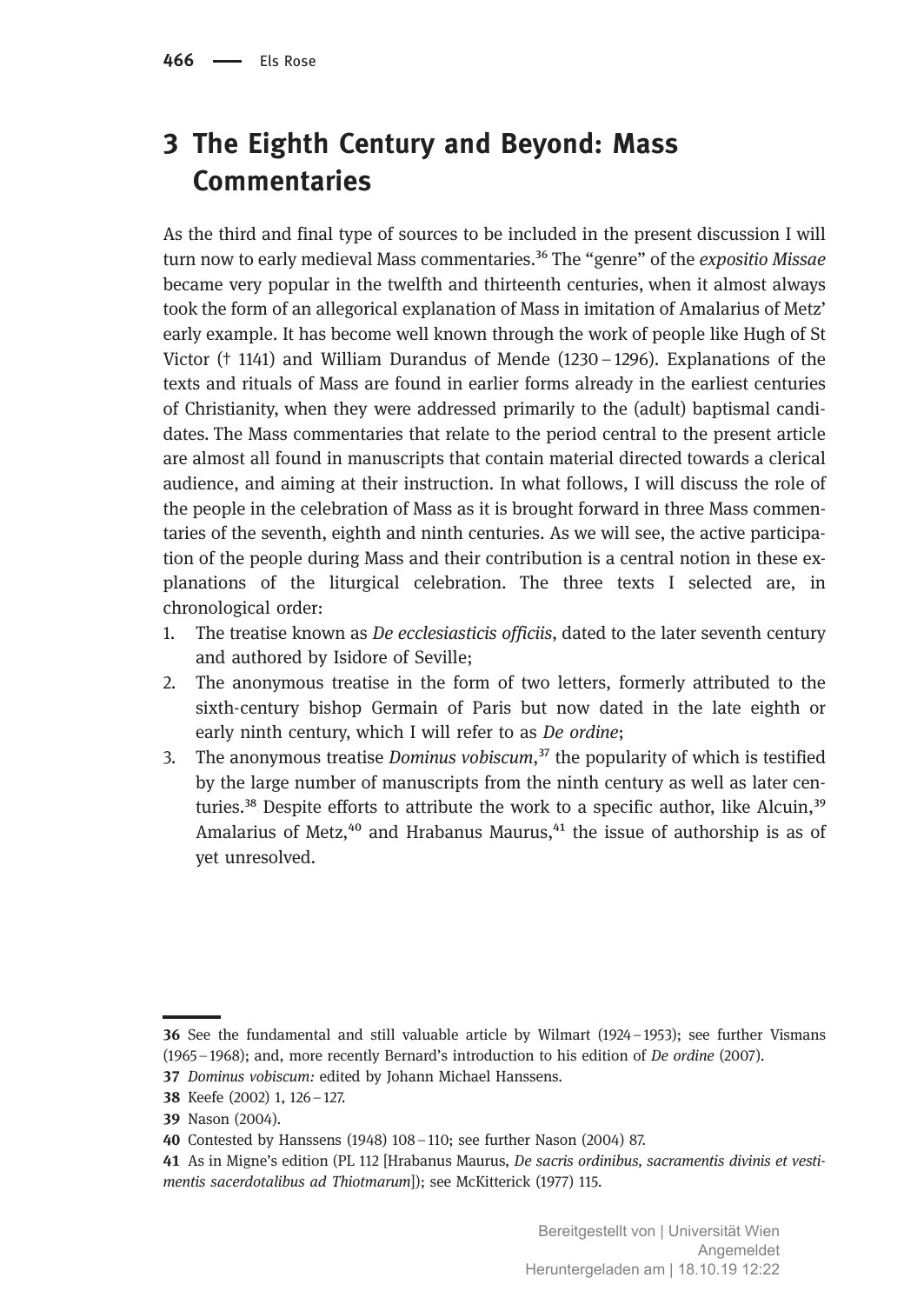## 3.1 Isidorus of Seville, De ecclesiasticis officiis

Isidore's treatise is addressed to bishop Fulgentius of Astigi in his diocese Sevilla (now Écija) and was immensely popular throughout the Middle Ages if we count the manuscripts transmitted from the eighth century onwards. $^{42}$  The work is divided into two books, the first discussing the feasts and observations celebrated by all (in communi ab ecclesia celebrantur), $43$  while the second book is dedicated to those who carry out the *ministeria religionis*, in other words, the clergy.<sup>44</sup> Isidore's work consists mainly of a compilation of older works, as he indicates in the prologue.<sup>45</sup>

The importance of the people in the liturgical celebration is found in roughly three categories of De officiis. It appears first in Isidore's definition of Church; then in his remarks on the importance of the people's presence during Mass and their participation in or contribution to this celebration, scattered through the work; and third in general remarks about Christian doctrine and practice which, as Isidore's wording suggests, appear to be valid for all members of the community.

As far as the first category is concerned, we find a relevant definition of ecclesia in the first chapter, where the word catholica is explained as including the whole human race, both rulers and ruled, both learned and illiterate.<sup>46</sup> A second passage shows Isidore's thinking about the quality of the celebrating community (indicated alternately as populus and plebs in his work), as essentially united with Christ. Quoting Cyprian, Isidore explains how the union of the ecclesiastical body with Christ is reflected in the ritual of mixing water and wine before Communion. Celebrating Communion with wine only would be useless, for it would represent Christ without "us" (nam si vinum tantum quis offerat, sanguis Christi incipit esse sine nobis), <sup>47</sup> where nobis clearly refers to plebs; celebrating the ritual only with water would represent a community without Christ (si vero aqua sit sola, plebs incipit esse sine Christo).<sup>48</sup>

In the second category, we find remarks on the mere presence of the faithful during the celebration of Mass, e.g. as recipients of the readings. Prior to the reading, the deacon requires silence to further concentration and understanding.<sup>49</sup> More actively the people contribute both to texts to be recited during Mass and to the Eucha-

Lawson (1989) 19\*–33\*; see Hen (2001) 5.

<sup>43</sup> Isidore of Seville, De officiis 2, prol. (51,2-3 Lawson).

<sup>44</sup> Isidore of Seville, De officiis 2, prol. (51,4 L.).

<sup>45</sup> Isidore of Seville, De officiis 1, prol. (1,8 L.): Ex scriptis uetustissimis auctorum, among which Augustine's oeuvre plays an important role.

Isidore of Seville, De officiis 1,1 (4,6–22 L.): De ecclesia a vocabulo Christianorum: […] Catholica autem ideo dicitur […] vel propter omne hominum genus ad pietatis subiectionem tam principum quam etiam qui principantur, oratorum et idiotarum.

<sup>47</sup> Isidore of Seville, *De officiis* 1,18 (20,45 - 46 L.).

<sup>48</sup> Isidore of Seville, *De officiis* 1,18 (20,46 - 47 L.).

Isidore of Seville, De officiis 1,10 (9,20–23 L.): Ideo et diaconus clara voce silentium ammonet ut, sive dum psallitur sive dum lectio pronuntiatur, ab omnibus unitas conservetur, ut quod omnibus praedicatur aequaliter ab omnibus audiatur.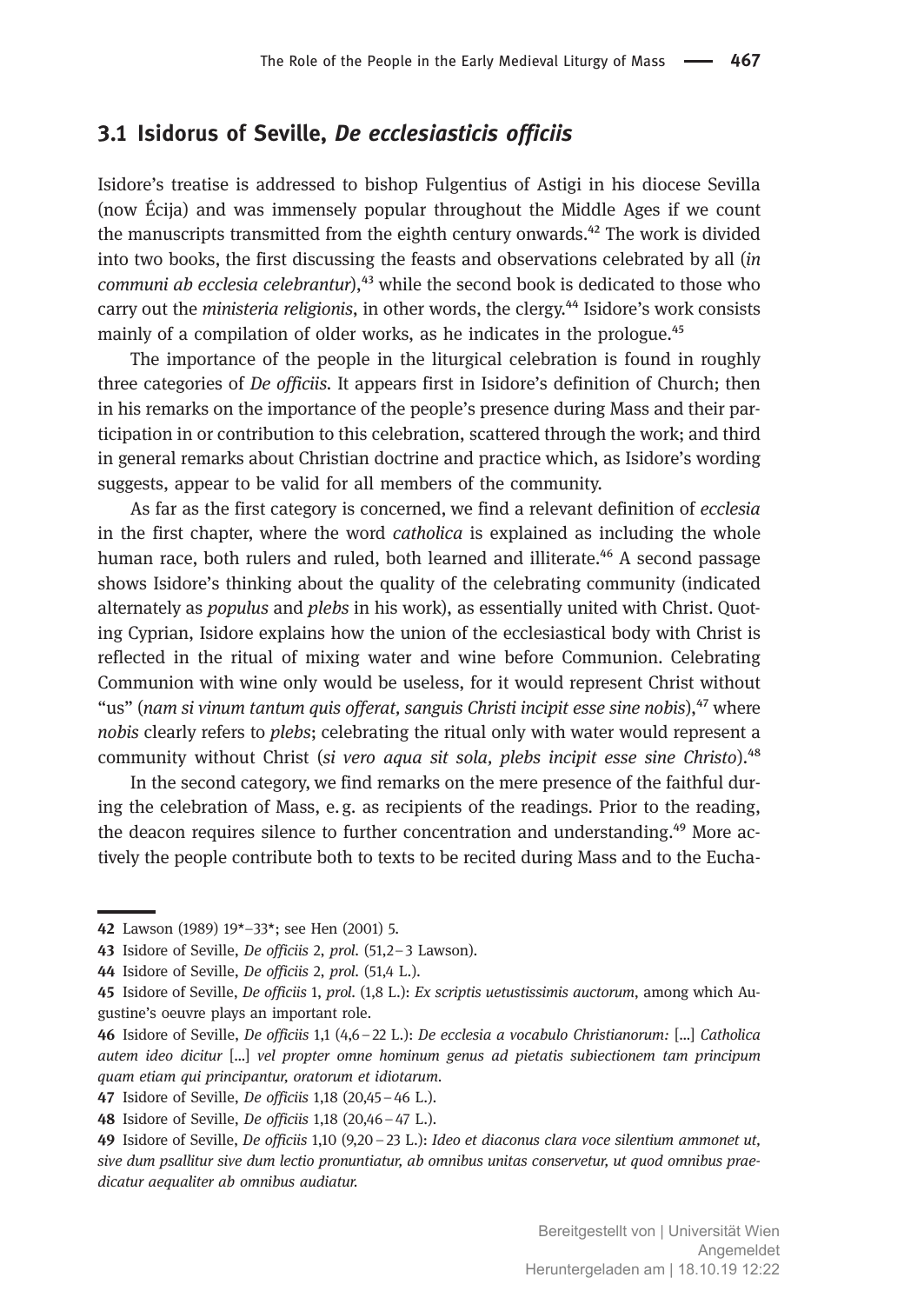ristic offering itself. The people's contribution to those texts that are recited or chanted during Mass comes to the fore first in the discussion of the Creed. The Creed is presented as an important instrument to counter heresy and blasphemy. Precisely for that reason it is vital that it is recited "by the people" (a populo praedicatur, a populo proclamatur), as Isidore states twice:

The Creed […] is proclaimed by the people at the time of sacrifice […]. Its teaching of the true faith excels in mysteries of such great doctrine that it speaks about every part of the faith, and there is almost no heresy to which it does not respond through individual words or statements. It tramples on all the errors of impiety and blasphemies of faithlessness, and because of this it is proclaimed by the people in all churches with equal confession.<sup>50</sup>

Apart from reciting texts, such as the Creed, the active contribution of the people consists in their offering of the oblations, which we find expressed in the second of the seven *orationes* of the Mass Ordo.<sup>51</sup> Isidore's commentary on the text states that the faithful (*fidelium*) offer not only their intercessions (*preces*), but also their oblations (*oblationem*), i.e. the gifts of bread and wine.<sup>52</sup> Finally, the participation of the people is expressed by their reception of Communion, which is received by all (ab omni ec $clesia).$ <sup>53</sup>

In a more general way, Isidore includes many phrases in his treatise from which it becomes clear that in his thinking about Mass and other ritual celebrations the participation of the entire Christian congregation is required, rather than only the ordained clergy. To this points Isidore's frequent use of terms like universa ecclesia and omne genus humanum. This, in combination with the first person plural that he quite consistently uses, suggests that he generally addresses "us Christians" rather than "us clergymen", e. g. in the call that "we should (solemus) celebrate Christmas each year to recall to remembrance that Christ is born".<sup>54</sup> The same exhortation directed to the entire community of faithful is expressed in passages on the observance of fasting, such as in chapter 37. Here, Isidore gives the Old Testament precept of giving tithes, which concerned "the whole people" (universo populo), as a typological

**<sup>50</sup>** Isidore of Seville, *De officiis* 1,16 (18,2–9 L.; trans. following 41 Knoebel): Symbolum autem, quod tempore sacrificii a populo praedicatur […]. Cuius verae fidei regula tantis doctrinae mysteriis praecellit, ut de omni parte fidei loquatur nullaque paene sit heresis cuius per singula verba vel sententias non respondeat; omnes enim errores impietatum perfidiaeque blasphemias calcat, et ob hoc in universis ecclesiis pari confessione a populo proclamatur.

<sup>51</sup> In a number of ninth-century priest manuals this part of Isidore's treatise is found in combination with the treatise Dominus vobiscum, to be discussed below.

<sup>52</sup> Isidore of Seville, De officiis 1,15 (17,8 - 9 L.): Secunda [oratio] invocationis ad deum est ut clementer suscipiat preces fidelium oblationemque eorum.

<sup>53</sup> Isidore of Seville, De officiis 1,18 (20,23 – 24 L.): Ab universa autem ecclesia [...] semper accipitur. 54 Isidore of Seville, De officiis 1,26 (30,26 - 28 L.): Quemque ideo observare per revolutum circulum anni festa solemnitate solemus ut in memoriam revocetur Christus quod natus est.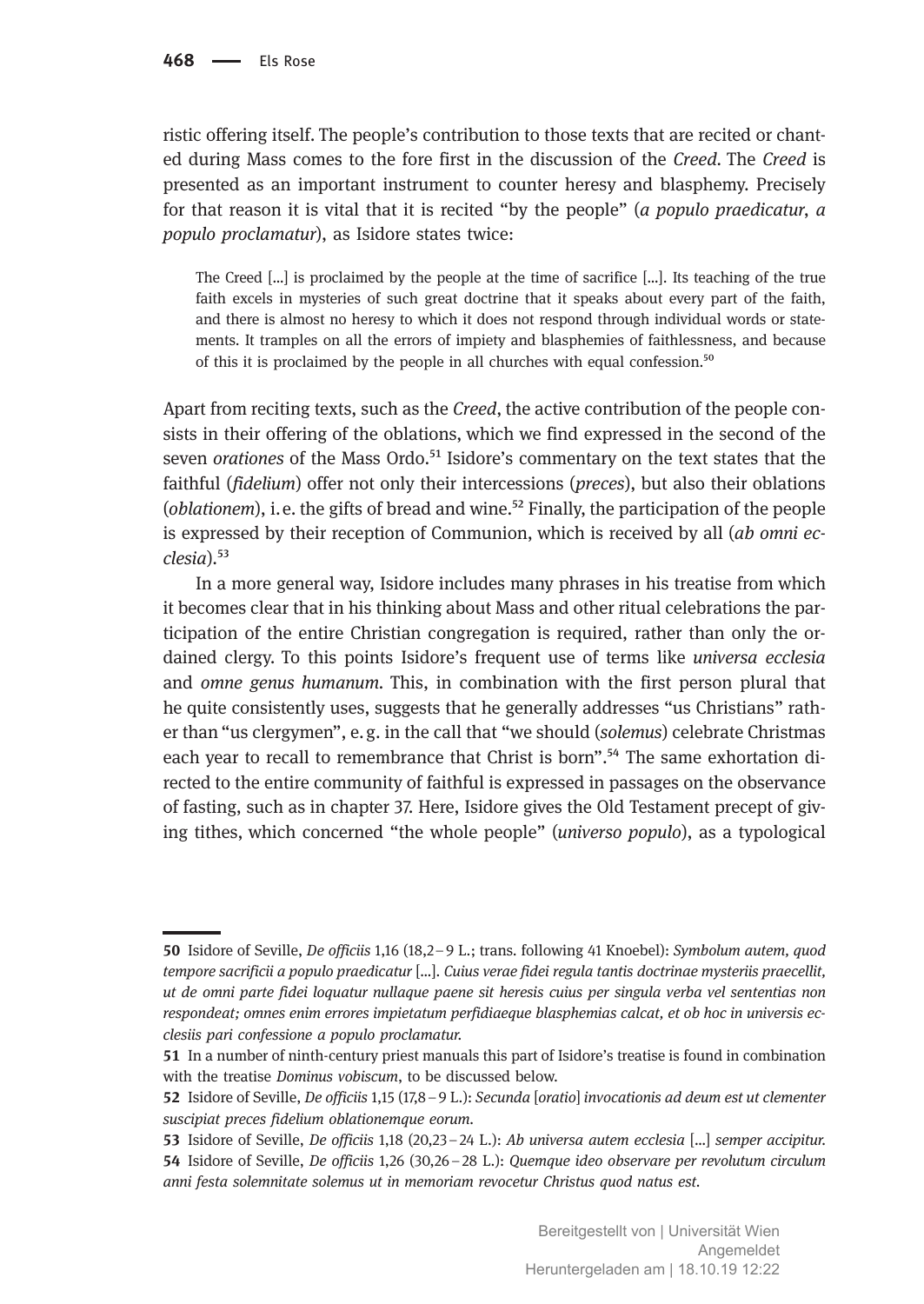model for the Christian fasting.<sup>55</sup> The Old Testament obligation to give tithes valid for "the whole (Jewish) people" implies that the Christian obligation to sacrifice one tenth of the days of the year in fasting likewise concerned the whole Christian people. The universality of fasting also becomes clear in chapter 41, where the reprehensible presence of both sexes *(utriusque sexus)* at pagan-inspired celebrations in honour of Janus is countered with a public fasting (publicum ieiunium) installed by the patres.<sup>56</sup>

#### 3.2 De ordine

Let us now turn to the second treatise, *De ordine*, transmitted in only one manuscript.<sup>57</sup> Like Isidore's *De officiis*, *De ordine* is divided into two parts. The first part deals with the liturgical rituals, in particular the celebration of Mass.<sup>58</sup> According to the treatise, this celebration rests essentially on the contributions of both ordained ministers and lay faithful. The treatise, which is clearly dependent on Isidore's De officiis,<sup>59</sup> gives a more detailed discussion of the individual elements of Mass<sup>60</sup> and, thereby, offers a more specific impression of the role of the people<sup>61</sup> than Isidore does.

The contribution of the people comes to the fore first in the comments on two dialogues between the minister and the congregation in the celebration of Mass.

Isidore of Seville, De officiis 1,37 (43,29–31; 44,37–39 L.): Lege enim Moysaica generaliter universo populo est praeceptum decimas et primitias offerre domino deo. […] Atque his diebus quasi pro totius anni decimis ad ecclesiam concurrimus, actuumque nostrorum operationem deo in hostiam iubilationis offerimus.

**<sup>56</sup>** Isidore of Seville, *De officiis* 1,41 (46,1-47,19 L.).

<sup>57</sup> Codex Autun, Bibliothèque municipale, S 184 (G III). The dating of the manuscript varies slightly (9th century, second third; 9th century, second or third quarter; middle 9th century); see Bernard (2007) 18–19. The second part of this manuscript consists entirely of material that we would classify under the usual contents of a Carolingian priest manual; see Bernard (2007) 34–48.

<sup>58</sup> Referred to as ordo Ecclesie and kanon ecclesiasticus: De ordine, prol. (337,5.6 Bernard). The terms are interpreted by Philippe Bernard in his translation cum commentary: Bernard (2008) 35. In the present context, *ordo* indicates, according to Bernard, the course or organisation of liturgical celebrations: "le déroulement, la disposition ou l'organisation des célébrations liturgiques". Bernard's interpretation of ecclesie in this element of the prologue as the church as institution, coming forth, as Bernard phrases it, from the author's exclusively clerical point of view, seems to me to be too hasty. I cannot but understand the word ecclesie here as referring to the full body of ministers and lay participants alike.

<sup>59</sup> See the elaborate annotation in Bernard's edition: *De ordine* (337–365 B.) or, for a quick overview, the index fontium: ibid. 376.

The treatise, though dated to the end of the eighth century, follows the Mass ordo as it was celebrated in late antique and early medieval Gaul (represented by late seventh- or early eighth-century sources such as the Gothic Missal and the Bobbio Missal). This might explain its limited distribution. See also Hen (2001) 7.

<sup>61</sup> On the term *plebs* and its meaning, see Bernard  $(2008)$  56 – 57.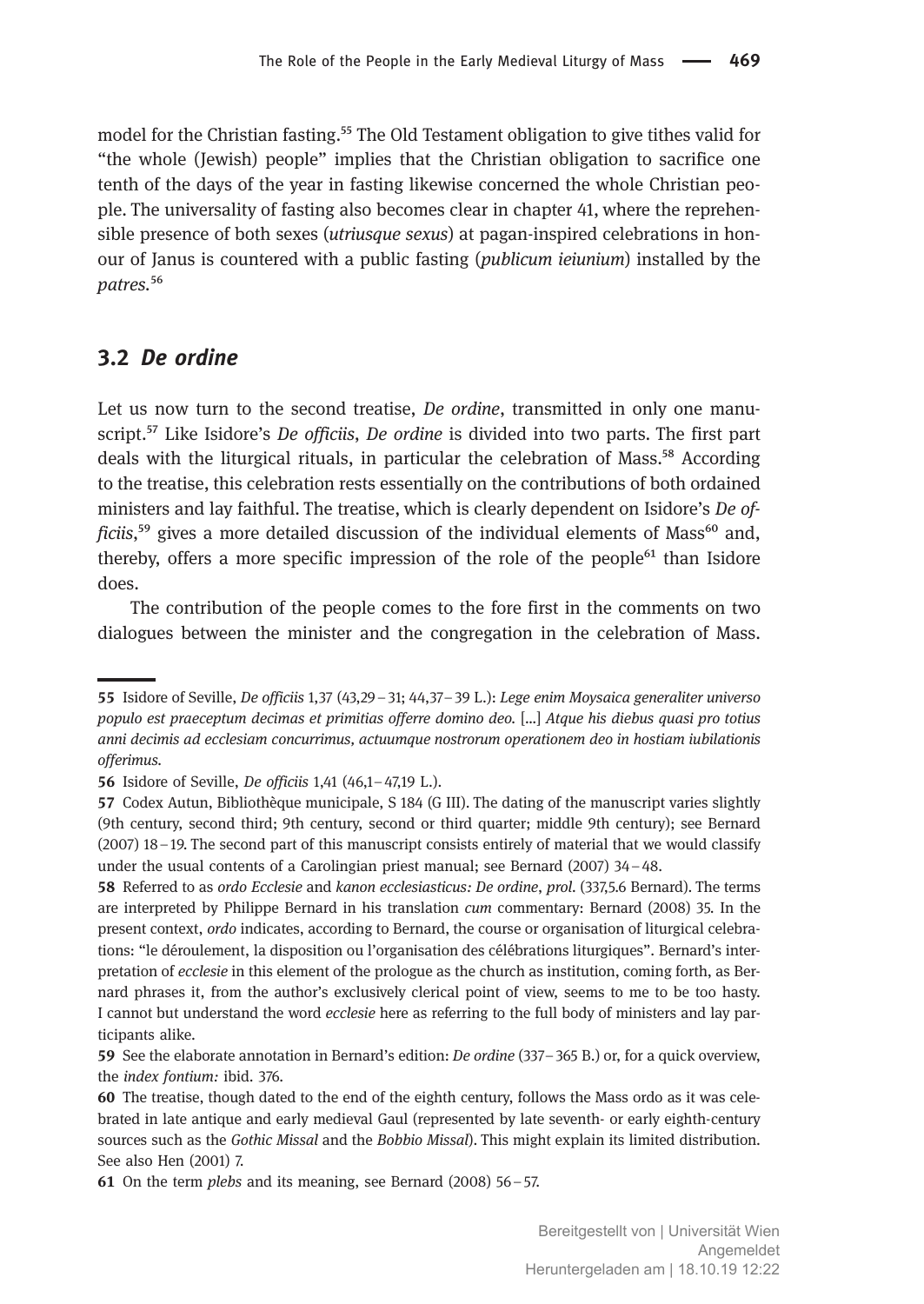In the discussion of the first, *Dominus vobiscum*  $\left[\ldots\right]$  *et cum spiritu tuo*, the author underlines the contribution of the people, for the blessing pronounced by the priest is depending on the people's response: "The priest is all the more worthy to bless the people, as the people, with God's grace, with one voice receive the blessing".<sup>62</sup> The comment on the second dialogue, Sursum corda, brings forward the active part of the people. This dialogue, introducing the Eucharistic prayer and the whole Communion rite, was given by Caesarius of Arles as an example of the necessity of the people's presence during Mass, as we have seen in section 1 above. The present comment on this element of Mass accentuates the relevance of the dialogue for all involved in the celebration. The division of roles between priest and faithful in this dialogue implies that the possessive nostris (in pectoribus nostris) refers to all faithful: "The priest admonishes [us] to lift up [our] hearts, so that no earthly thoughts remain in our hearts (in pectoribus nostris) at the moment of the sacred offering". $^{63}$ 

The readings from Scripture and the Lives of the Saints are entirely directed towards the faithful: they serve the understanding of the people (ut populus intellegit).<sup>64</sup> The chapter on the homilies read from the legendaries of the saints is concerned with the issue of comprehensibility. It indicates that the homily, i.e. the explanation of the readings by the bishop, $65$  should find a happy mean between simplicity and eloquence, lest the learned be offended by coarse language and a burden of verbosity obscures the message for the illiterate.<sup>66</sup>

The second part of De ordine is less relevant for our present investigation since it deals more specifically with the various tasks of clergy and other ordained people: De commune offitio. $\frac{67}{5}$  But even in this part of the treatise, the constant interplay between ordained ministers and faithful lay people is emphasised. An example of this is found in the last section of part 2, where the vestments of priest and deacon are discussed. Even though these chapters underline the difference between various members of the one ecclesiastical body as expressed in daily dress,<sup>68</sup> the focus is still on the people. It signals the ritual blessings as one of the main tasks of the sacerdos and the fact that his garments are adjusted to this task. Thus, the casula of the sacerdos is sleeveless, so that the celebrant can make the appropriate gestures accompanying the blessing more easily.

<sup>62</sup> De ordine 1,2 (338,30 – 32 B.): [...] ut tanto magis ille dignus sit populo benedicere, quantum, favente Deo, de ore tocius populi recipit benedictionem.

<sup>63</sup> De ordine 1,20 (349,203 – 206 B.): Sursum corda ideo sacerdos habere admonet, ut nulla cogitatio terrena maneat in pectoribus nostris in hora sacre oblationis.

<sup>64</sup> De ordine 1,6 (340,67 B.).

<sup>65</sup> De ordine 1,11 (343,110 – 111 B.): doctor vel pastor Ecclesiae. On the use of these words to indicate the bishop, see Bernard (2008) 143–144.

<sup>66</sup> De ordine 1,11 (343,108 – 113 B.). Cf. the contribution of Carmen Cardelle de Hartmann in this volume.

<sup>67</sup> De ordine 2 (353,2 B.).

<sup>68</sup> See the interpretation of *casula* as the daily mantle, rather than the liturgical chasuble: Bernard (2008) 548. On the early medieval dress of clergy, see Miller (2014) and Hen (2016b) 204.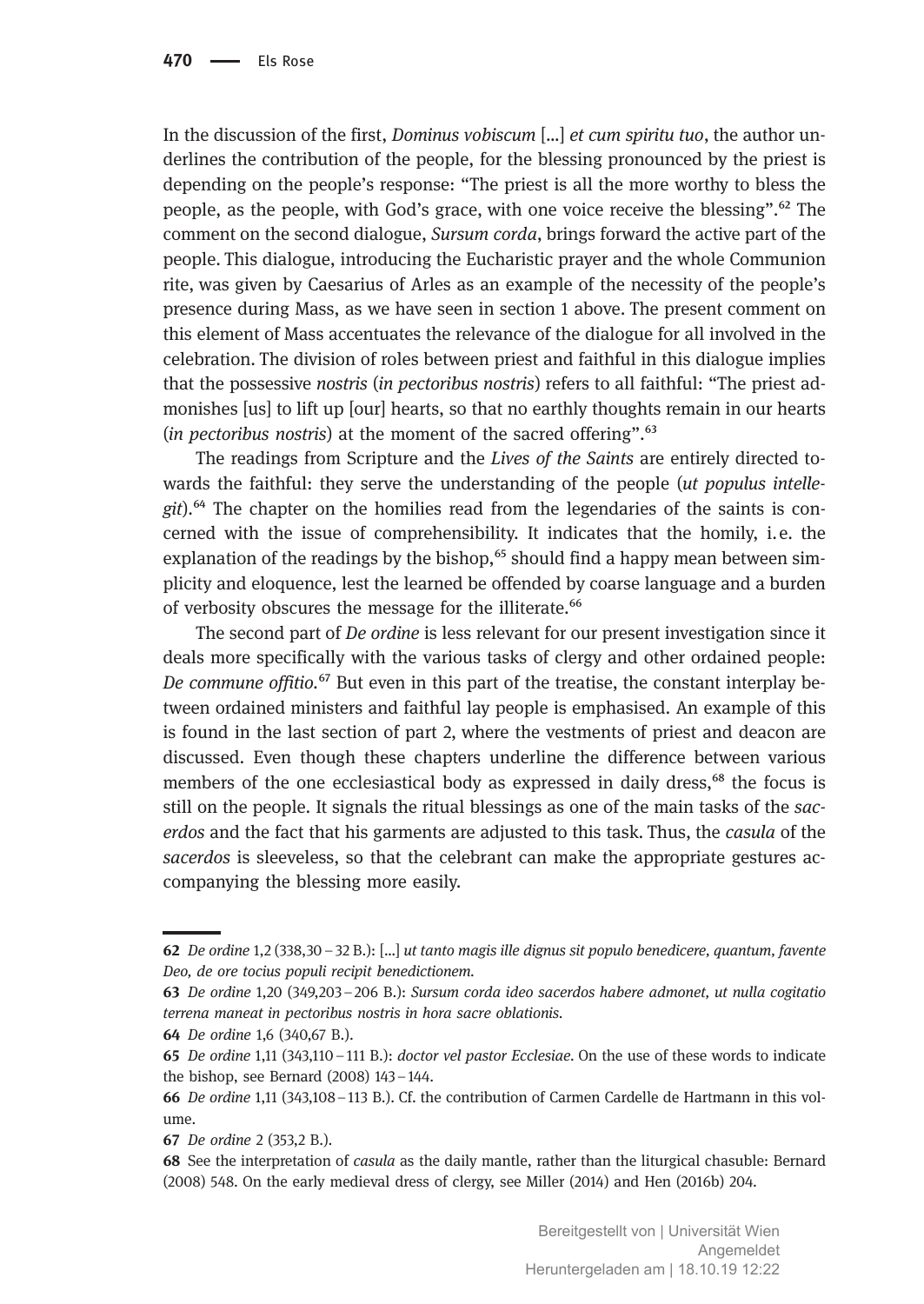When going through those elements in *De ordine* in which the faithful laity play a prominent role, I come to the conclusion that the author of this treatise has one main perspective on the liturgical celebrations he describes: performed for the benefit of the people (*pro populo*) and attuned to their spiritual profit, Mass as the most important of the liturgical celebrations does not profile the faithful as spectators, but as active participators and contributors.

#### 3.3 Dominus vobiscum

The third and final treatise in our analysis, Dominus vobiscum, is an even more detailed, word-for-word commentary<sup>69</sup> focusing on the prayers of the *canon missae*, the heart of the Eucharistic part of Mass. It occurs in more than twenty ninth-century codices containing Carolingian priest manuals and was clearly meant to instruct young priests about the rituals of Mass. The treatise was copied frequently in later medieval manuscripts as well as in early modern printed versions.<sup>70</sup>

More than the other two treatises, Dominus vobiscum gives evidence of its intended audience, referring to "us priests" and emphasising the priest several times as the main agent in the celebration of Mass.<sup>71</sup> More pronouncedly than *De officiis* and *De* ordine, therefore, and in line with its didactic purpose, Dominus vobiscum approaches Mass from the perspective of the celebrant. At first sight, Dix's idea of a tendency of clericalisation of Mass could be recognised here. However, a closer look reveals quite the opposite. What this treatise aims to convey to young priests, even more explicitly than the other two treatises, is that in the celebration of Mass ordained ministry and lay faithful have equally important roles to play. The laity's participation and contribution are presented as indispensable, as both parties rely on each other for the liturgical ritual to be actually performed.

This interdependence is visible in the very first part of the treatise, where it discusses the dialogues between priest and congregation. The comment on the first dialogue, Dominus vobiscum, makes clear that the effectiveness of the prayer recited by the priest is dependent on the people's plea that God's Spirit is with him.<sup>72</sup> The pray-

Bernard (2007) 40. I follow the text as found in Codex St. Gallen, Stiftsbibliothek, Cod. Sang. 40. Bernard (2007) 35. Susan Keefe found the treatise in sixteen of twenty-seven Carolingian manuscripts containing an expositio missae: Keefe (2002) 2, 126–127. Ongoing research by my Utrecht colleague Carine van Rhijn has enlarged the number to 22 ninth-century manuscripts so far; Van Rhijn also lists 26 later manuscripts. One of the manuscripts is Codex Autun, Bibliothèque municipale, S 184 (G III), which also includes De ordine (see footnote 57 above). On the relation between De ordine and Dominus vobiscum, see Bernard (2007) 40–41.

Dominus vobiscum (Codex St. Gallen, Stiftsbibliothek, Cod. Sang. 40, 315,20; 315,21–22): Memores esse nos sacerdotes profitemur; Ideo sacerdotes fideliter memores esse debent quia ipsi missam celebrant […].

<sup>72</sup> Dominus vobiscum (Codex St. Gallen, Stiftsbibliothek, Cod. Sang. 40, 306,13-15): DOMINUS VO-BISCUM salutat sacerdos populum, et orat ut dominus sit cum illo. ET CUM SPIRITU TUO responsio est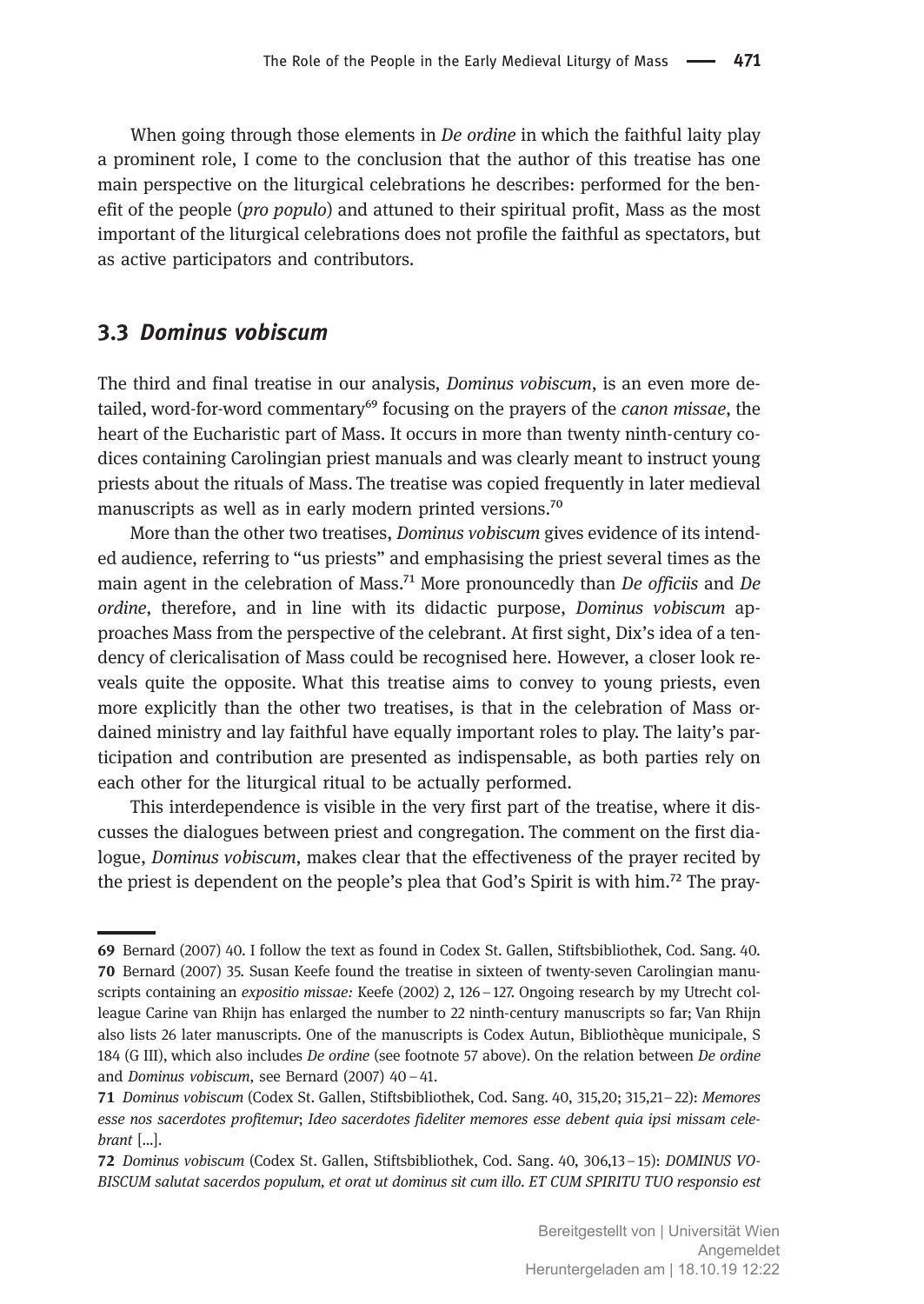er is not ended without the confirmative Amen, which script is to be performed by the faithful: "AMEN is the confirmation of the prayer, to be recited by the people, and must be understood to mean, in our language, that all say that it be so as the priest prayed".<sup>73</sup> The word is, perhaps for that reason, explained in nostra lingua.<sup>74</sup> In the second dialogue, *Sursum corda*, a similar interplay between minister and congregation is expressed: "Faithful and priest together give thanks".<sup>75</sup>

The same sense of acting together is expressed in the sections that focus on the Eucharistic sacrifice itself, most of all in the comments on the anamnetic (or commemorative) function of Mass, which is central in the section *Vnde et memores*. As we have seen already, this passage presents the priest as the one who celebrates Mass, but that is not all. Both priest and people share in the anamnetic act of Mass as the commemorative repetition of Christ's passion, "for Christ did not die for the priests only, but also for the people".<sup>76</sup> What the treatise teaches young priests here quite clearly is to understand the liturgical celebration, in particular of Mass, as a shared performance in which the body of the Church takes part as one ecclesia, defined elsewhere in the treatise as the unity of all those who believe in God and who, therefore, form one congregation.<sup>77</sup>

This is precisely the reason why, just as Caesarius of Arles did, Dominus vobiscum wishes that the people remain in church until the very end of Mass, when the deacon dismisses them: Ite missa est and they respond Deo gratias – the faithful have the final word. $78$ 

# 4 Conclusion

Now that we have examined a variety of sources from the early sixth to the beginning of the ninth century to hear what they have to say about the role of the faithful laity

populi atque oracio ut sicut sacerdos oravit quod dominus esset cum populo, ita et populus orat quod dominus sit cum spiritu sacerdotis. Dum dicit sacerdos: OREMUS, rogat omnes orare, ut oracio eius a domino et audiatur.

<sup>73</sup> Dominus vobiscum (Codex St. Gallen, Stiftsbibliothek, Cod. Sang. 40, 305,23 – 27): AMEN confirmacio oracionis est a populo et in nostra lingua intelligi potest, quasi omnes dicant ut ita fiat sicut sacerdos oravit.

<sup>74</sup> Whenever the author of *Dominus vobiscum* refers to *nostra lingua*, he has Latin in mind as opposed to the biblical languages Greek (also the original language of a number of the liturgical prayers discussed) and Hebrew.

<sup>75</sup> Dominus vobiscum (Codex St. Gallen, Stiftsbibliothek, Cod. Sang. 40, 306,24-25): Populus cum sacerdote simul gracias agit deo […].

<sup>76</sup> Dominus vobiscum (Codex St. Gallen, Stiftsbibliothek, Cod. Sang. 40, 315,25-26): Plebs sancta ideo meminere debet quia Christus non solum pro sacerdotibus passus est sed et pro plebe.

<sup>77</sup> Dominus vobiscum (Codex St. Gallen, Stiftsbibliothek, Cod. Sang. 40, 312,8-10): Ecclesia Grece, latine congraegacio dicitur. Catholica universalis dicitur. Quia universi qui in domino credunt in una debent [esse] congregacione; see also McKitterick (1977) 118.

<sup>78</sup> Dominus vobiscum (Codex St. Gallen, Stiftsbibliothek, Cod. Sang. 40, 322,15-16).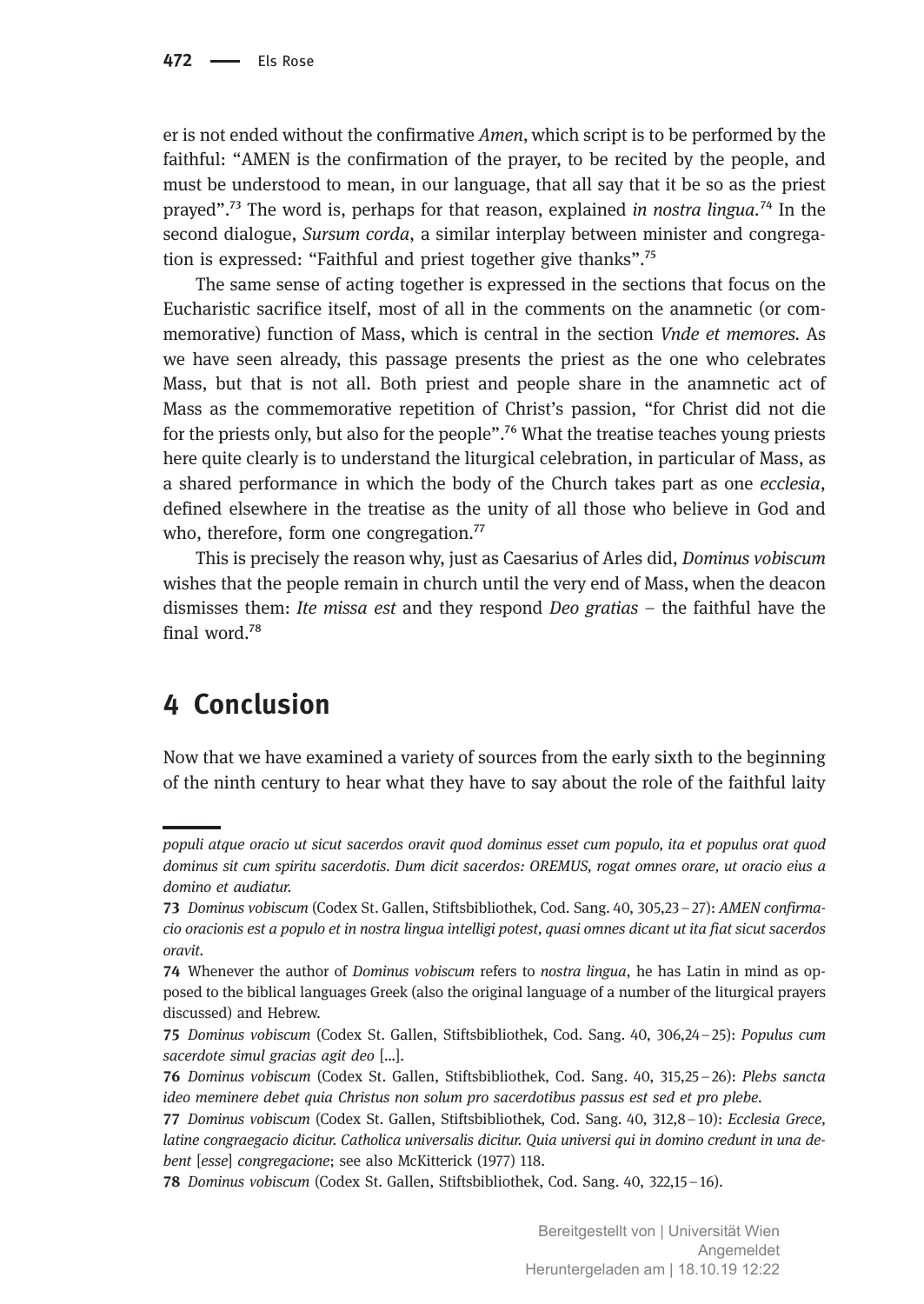in the celebration of Mass, a picture emerges that modifies earlier assumptions of clericalisation. Most sources we analysed are either written by clergy or address a clerical audience or both. Caesarius' sermons, just as a liturgical source like the Gothic Missal, are initiated, written, and/or used by ordained ministers. The same can be said about sources as different in character, aim, and audience as the miracle stories of Gregory of Tours and the Mass commentaries. Many of the sources also have a clerical audience in mind, in particular those Mass commentaries. Nevertheless, all sources discussed give the faithful laity a specific and active role in the celebration of Mass. This role is not confined to the recitation of certain textual elements, not even to the preparation of the oblations in the form of home-made bread, and wine. The active role and contribution of the people is described in terms of the indispensability of their presence. Without the laity, the performance of Mass cannot be completed.

How does this relate to the development of the private Mass, which could (but should not) be celebrated by a priest alone for a specific, requested purpose, in this same period of the later eighth and the ninth century?<sup>79</sup> And how does the role of the people in the responses, such as the confirmative Amen which is visualised in the Gothic Missal and stressed in Dominus vobiscum, function in the development of the priest reciting part of the prayers in silence?<sup>80</sup> Silent prayer and private Mass are traditionally seen as the most drastic changes of the celebration of Mass in the early Middle Ages, and are generally considered to have dramatically changed the face of this core ritual of the Christian Church from a public and corporate act of thanksgiving (Eucharist) to a private and clerical celebration of sacrifice (Mass). $81$ 

The latter presentation of a fundamental shift in meaning, impact, and essence of the celebration of the Eucharist in the early medieval period is modified by the sources analysed in the foregoing. If we look at the reception of the sources discussed in the third section, the early Mass commentaries, we must acknowledge that these writings do not represent, ephemerally, the private opinions of one or two commentators. The manuscript transmission of Isidore's De officiis and of the anonymous Mass commentary Dominus vobiscum shows the long-lasting relevance of these treatises. Moreover, the fact that both were found primarily in manuals made to instruct young priests, training them to preside over the liturgical celebrations indicates that "clericalisation" is not the most adequate term to present the early medieval view on the meaning of Mass and its participants. Quite the contrary, the treatises all show and underline the celebration of Mass as a corporate performance, in which the faithful laity had their own distinctive and indispensable role to play.

<sup>79</sup> See Angenendt (1990) 333.

Angenendt (2008) 457.

Angenendt (2008) 456.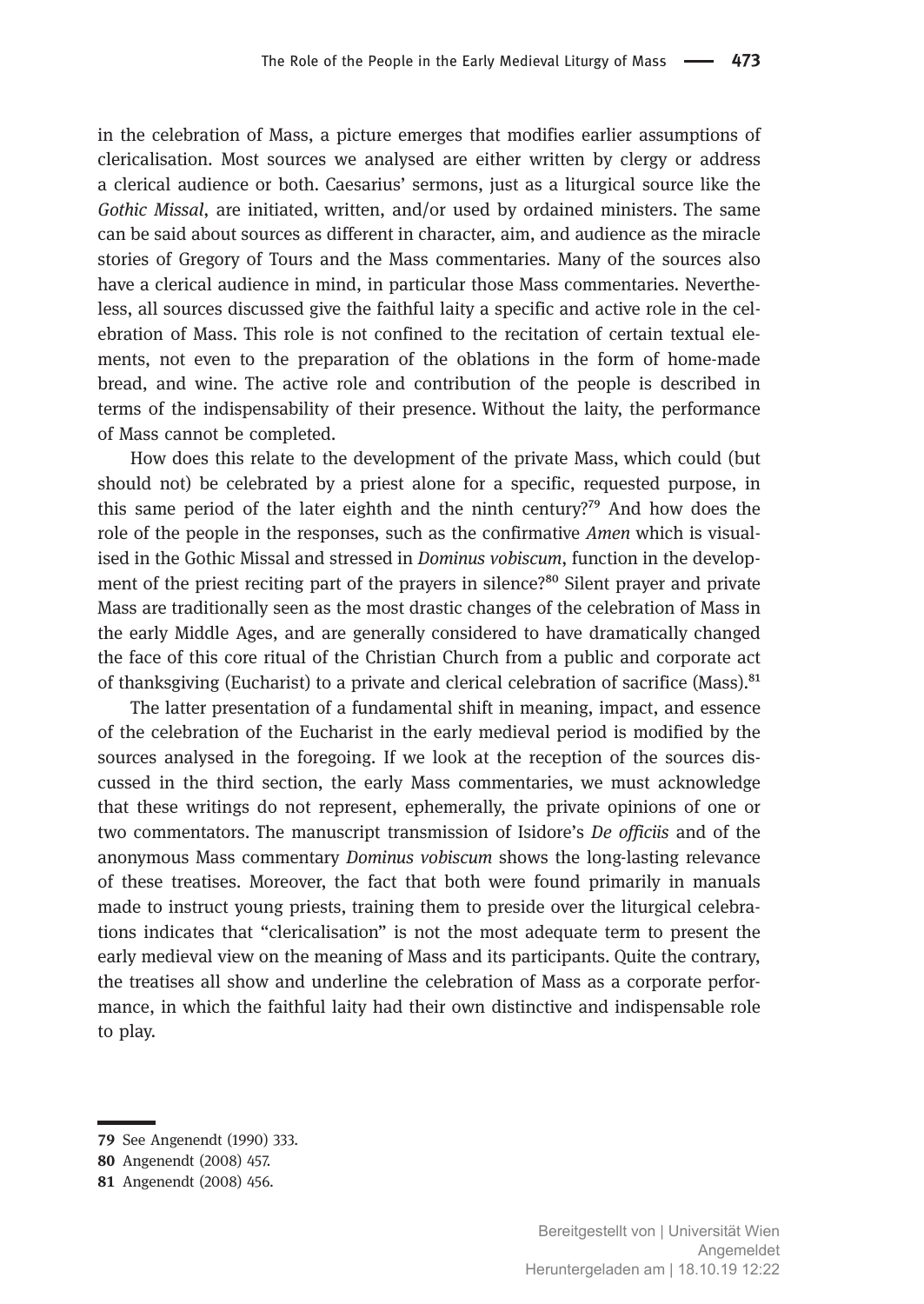We must conclude, then, that despite the changes that the celebration of Mass undeniably underwent in the period that we discussed, there was a clear continuity in the understanding of the laity as *sancta plebs*, encouraged to be an active participant in the liturgical ritual. The contribution of the faithful to the liturgical act, culminating in Mass as "the most important and most frequently performed ceremony of the religious cult", $^{82}$  remained vital and constructive and was, in the ninth century, considered at least as central as it had been in the time of Caesarius of Arles and the Merovingian king Guntram.

## Bibliography

## Primary Sources

- Ambrosiaster, Commentarius in epistulam Pauli ad Corinthios prima = Heinrich Joseph Vogels (ed.), Ambrosiastri qui dicitur Commentarius in epistulas Paulinas 2: In Epistulas ad Corinthios (CSEL 81,2), Vienna 1968, 3–194.
- Bayerische Staatsbibliothek (2017): Bayerische Staatsbibliothek, Münchener DigitalisierungsZentrum, Caesarius [Arelatensis]. https://www.digitale-sammlungen.de/index.html? c=autoren\_index&ab=Caesarius+%5BArelatensis%5D&l=de (seen 15 December 2017).
- Caesarius of Arles, Sermo 73; 74 = Germain Morin (ed.), Sancti Caesarii Arelatensis Sermones 1 (CChr.SL 103), Turnhout 1953, 306–312.
- Codex Munich, Bayerische Staatsbibliothek, Clm 6344. http://daten.digitale-sammlungen.de/~db/ 0004/bsb00047267/images/index.html?id=00047267&groesser=&fip=eayaewqeayaxdsy deayaeayaeayaqrsqrseayaeayasdas&no=55&seite=178 (seen 6 September 2017).
- Codex St. Gallen, Stiftsbibliothek, Cod. Sang. 40. http://www.e-codices.unifr.ch/en/list/one/csg/ 0040 (seen 1 September 2017).
- Codex Vaticanus, Biblioteca Apostolica Vaticana, reg. lat. 317. http://digi.vatlib.it/search?k\_f=1&k\_ v=Reg.lat.317 (seen 29 August 2017).
- De ordine = Philippe Bernard (ed.), Epistolae de ordine sacrae oblationis et de diversis charismatibus ecclesiae Germano Parisiensi episcopi adscriptae (CChr.CM 187), Turnhout 2007.
- Dominus vobiscum = Johann Michael Hanssens (ed.), Amalarii episcopi opera liturgica omnia 1: Introductio. Opera minora (Studi e testi 138), Vatican City 1948, 284–338.
- Gregory of Tours, De virtutibus sancti Martini episcopi = Bruno Krusch (ed.), Gregorii episcopi Turonensis Miracula et opera minora (MGH.SRM 1,2), Hanover 1885, 134–211.
- Guntchramni regis edictum = Alfred Boretius (ed.), Guntchramni regis edictum (MGH.CRF 1), Hanover 1883, 11–12.
- Hrabanus Maurus, De sacris ordinibus, sacramentis divinis et vestimentis sacerdotalibus ad Thiotmarum = Jaques P. Migne (ed.), B. Rabani Mauri Fuldensis abbatis et Moguntini archiepiscopi Opera omnia (PL 112), Paris 1852, 1165–1192.

Isidore of Seville, De ecclesiasticis officiis =

Christopher M. Lawson (ed.), Sancti Isidori Episcopi Hispalensis De Ecclesiasticis officiis (CChr.SL 113), Turnhout 1989.

Thomas L. Knoebel (trans.), Isidore of Seville, De Ecclesiasticis officiis (Ancient Christian Writers 61), New York 2008.

<sup>82</sup> Angenendt (2008) 458.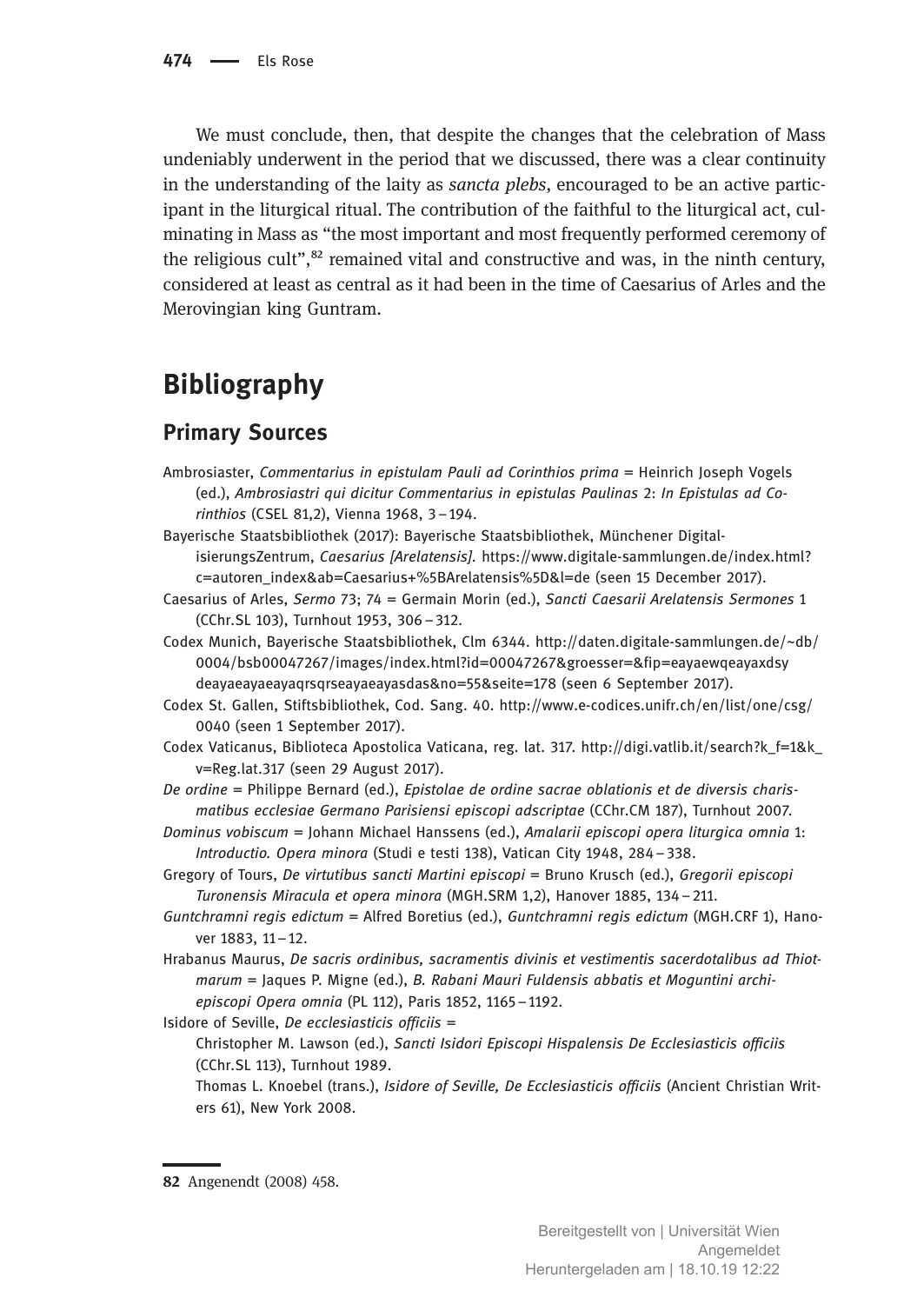Missale Gothicum = Els Rose (ed.), Missale Gothicum e codice Vaticano Reginensi latino 317 editum (CChr.SL 159D), Turnhout 2005.

#### Secondary Sources

- Angenendt (1990): Arnold Angenendt, Das Frühmittelalter. Die abendländische Christenheit von 400 bis 900 (Christentum und Gesellschaft 4), Stuttgart.
- Angenendt (2008): Arnold Angenendt, "Sacrifice, Gifts, and Prayers in Latin Christianity", in: Thomas F.X. Noble and Julia M.H. Smith (eds.), The Cambridge History of Christianity 3: Early Medieval Christianities c. 600–c. 1000, Cambridge, 453–471.
- Bailey (2016): Lisa Kaaren Bailey, The Religious Worlds of the Laity in Late Antique Gaul, London. Bernard (2007): Philippe Bernard, "Introduction", in: id. (ed.), Epistolae de ordine sacrae oblatio-
- nis et de diversis charismatibus ecclesiae Germano Parisiensi episcopi adscriptae (CChr.CM 187), Turnhout, 9–268.
- Bernard (2008): Philippe Bernard, Transitions liturgiques en Gaule carolingienne. Une traduction commentée des deux "lettres" faussement attribuées à l'évêque Germain de Paris (fin du VIIIe siècle), Paris.
- Dix (1937): Gregory Dix, "The Idea of the Church in the Primitive Liturgies", in: Arthur Gabriel Hebert and William Spohn Baker (eds.), The Parish Communion. A Book of Essays, London, 95–143.
- Eisenhofer/Lechner (1961): Ludwig Eisenhofer and Joseph Lechner, The Liturgy of the Roman Rite, Freiburg i. Br.
- Foley (1997): Edward Foley, "The Song of the Assembly in Medieval Eucharist", in: Lizette Larson-Miller (ed.), Medieval Liturgy. A Book of Essays (Garland Medieval Casebooks 18; Garland Reference Library of the Humanities 1884), New York, 203–234.
- Hanssens (1948): Johann Michael Hanssens, "Introductio", in: id. (ed.), Amalarii episcopi opera liturgica omnia 1: Introductio. Opera minora (Studi et testi 138), Vatican City, 39–224.
- Hen (1995): Yitzhak Hen, Culture and Religion in Merovingian Gaul A.D. 481-751 (Cultures, Beliefs and Traditions 1), Leiden.
- Hen (2001): Yitzhak Hen, The Royal Patronage of Liturgy in Frankish Gaul. To the Death of Charles the Bald (877) (Henry Bradshaw Society. Subsidia 3), London.
- Hen (2016a): Yitzhak Hen, "The Church in Sixth–Century Gaul", in: Alexander Callander Murray (ed.), A Companion to Gregory of Tours (Brill's Companions to the Christian Tradition 63), Leiden, 232–255.
- Hen (2016b): Yitzhak Hen, "Liturgy and the Propagation of Faith in the Early Medieval West", in: Quaestiones medii aevi novae 21, 189–204.
- Hen/Meens (2004): Yitzhak Hen and Rob Meens (eds.), The Bobbio Missal. Liturgy and Religious Culture in Merovingian Gaul (Cambridge Studies in Palaeography and Codicology 11), Cambridge.
- Keefe (2002): Susan Keefe, Water and the Word. Baptism and the Education of the Clergy in the Carolingian Empire 1–2, Notre Dame, IN.
- Lawson (1989): Christopher M. Lawson, "Introduction", in: id. (ed.), Sancti Isidori Episcopi Hispalensis De Ecclesiasticis officiis (CChr.SL 113), Turnhout, 13\*–163\*.
- McKitterick (1977): Rosamond McKitterick, The Frankish Church and the Carolingian Reforms (Royal Historical Society. Studies in History Series 2), London.
- Miller (2014): Maureen C. Miller, Clothing the Clergy. Virtue and Power in Medieval Europe, c. 800–1200, Ithaca.